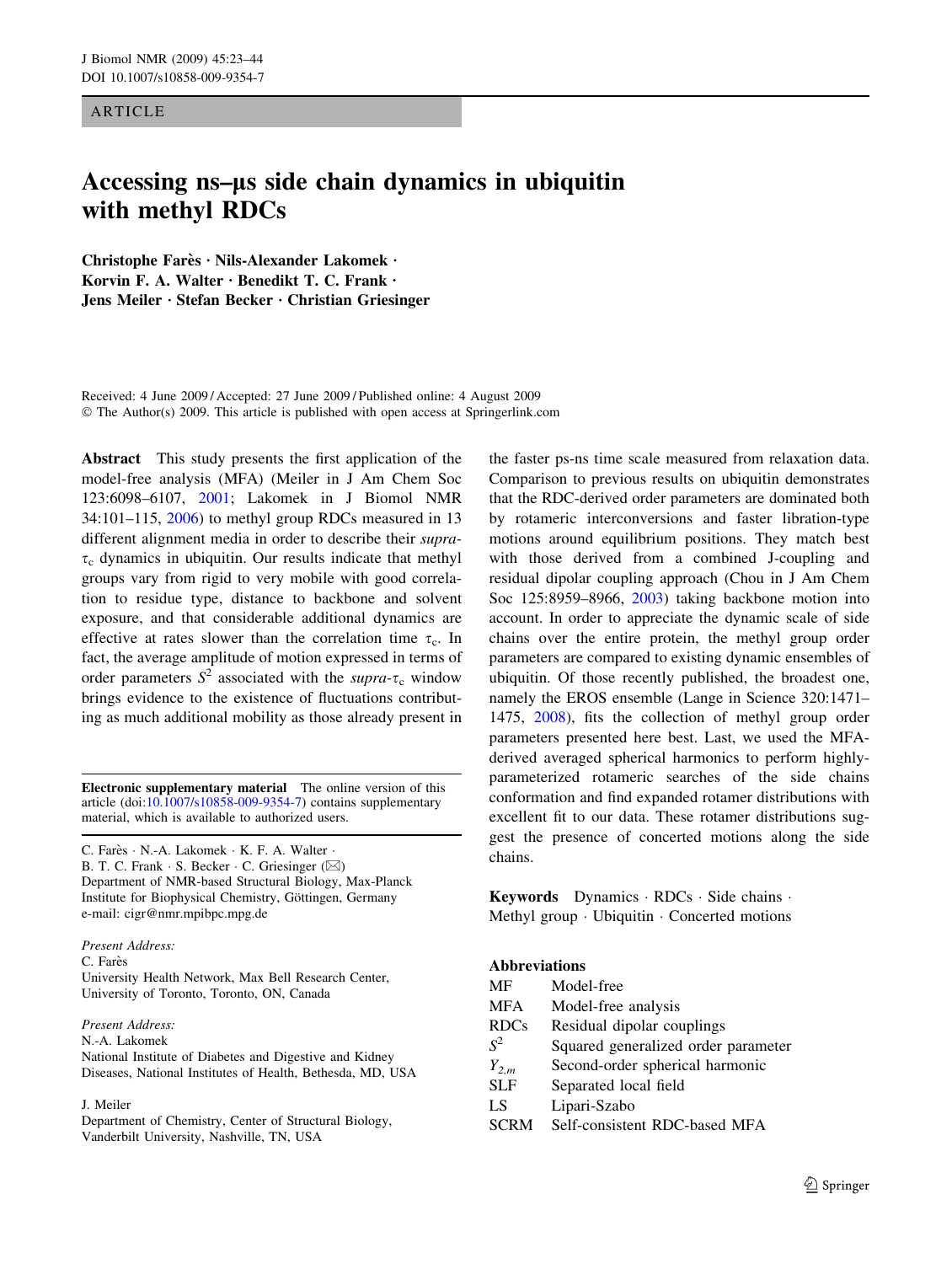## Introduction

Over the past decades NMR has been used to great success to collect abundant experimental evidence describing the role of internal dynamics in protein or RNA function (Kay [1998;](#page-19-0) Wang et al. [2001](#page-21-0); Shajani and Varani [2005](#page-20-0); Boehr et al. [2006;](#page-19-0) Brath et al. [2006](#page-19-0); Zhang et al. [2006](#page-21-0), [2007](#page-21-0); Henzler-Wildman et al. [2007;](#page-19-0) Brath and Akke [2009](#page-19-0)). Initial studies based on backbone amide relaxation and relaxation dispersion methods have elucidated motional processes in the protein backbone occurring on the fast time scale ( $\lt\tau_c$ , ns) as well as the slower time window associated with chemical exchange (Kay et al. [1989](#page-19-0); Mandel et al. [1996;](#page-20-0) Palmer et al. [2001](#page-20-0)).

Similarly to the residue-specific investigation of mobility in the backbone, side chain disorder has also been studied with residue resolution as a result of development of NMR methodologies targeting methyl groups. Measurement of relaxation rates of  $^{13}$ C and  $^{2}$ H in isotope-labeled methyl groups are now being used routinely to understand side chain dynamics (Lee et al. [1999;](#page-20-0) Schneider et al. [1992](#page-20-0); Igumenova et al. [2006](#page-19-0); Tugarinov and Kay [2005,](#page-21-0) [2006](#page-21-0); Xue et al. [2007\)](#page-21-0), while methods for the quantitative interpretation of side chain order parameters are still being improved (Meirovitch et al. [2006](#page-20-0); Showalter et al. [2007](#page-20-0)). Solid-state NMR relaxation techniques have also been used to study methyl group dynamics and suggested a high concordance between the motions for a protein in solution and in the aggregated state (Agarwal et al. [2008;](#page-19-0) Reif et al. [2006\)](#page-20-0). Recent interests in the hydrophobic mechanism of folding, packing and recognition of protein-ligand, protein-protein and other protein assemblies have used  ${}^{2}$ H relaxation rates in methyl groups to describe their flexibility (Mulder et al. [2002](#page-20-0); Skrynnikov et al. [2001](#page-20-0); Mittermaier and Kay [2002;](#page-20-0) Korzhnev et al. [2004](#page-19-0); Eisenmesser et al. [2005;](#page-19-0) Tugarinov and Kay [2006](#page-21-0)) and residual conformation entropy of side chains (Lee et al. [2000;](#page-20-0) Frederick et al. [2006;](#page-19-0) Li and Brüschweiler [2009](#page-20-0)).

An inherent drawback of relaxation-based dynamics, however, is their limitation to time scales faster than the correlation time ( $\langle \tau_c, \text{ns} \rangle$  and within the chemical shift exchange  $(\mu s - ms)$  time window, leaving the so-called supra- $\tau_c$  time scale between ns and  $\mu$ s, believed to partially enclose folding-unfolding processes as well as conformational sampling, largely invisible to such measurements.

Nevertheless, successful observations of supra- $\tau_c$ motions in side chains were possible by directly measuring the dynamic averaging of NMR interaction observables. The reduction of  $^{13}C^{-1}H$  dipolar couplings in side chains were measured using solid-state NMR approaches in aggregated proteins (ubiquitin and Pf1 coat protein) and revealed motions faster than the  $\mu$ s time scale (Lorieau and McDermott [2006](#page-20-0); Lorieau et al. [2008\)](#page-20-0). Also, side chain rotameric interconversions up to ms were suggested based on residual dipolar couplings (RDC) measured in the side chains (Mittermaier and Kay [2001](#page-20-0)). In related fashion, using a combined approach of J-coupling and RDC measurements, a description of  $\chi_I$  rotamer dynamics for protein G and ubiquitin was possible (Chou et al. [2003\)](#page-19-0).

Indeed, RDCs have been recognized to provide a unique perspective on the internal structural fluctuations of proteins even over time scales slower than the correlation time and have thus emerged as the method of choice for studying protein backbone motions in the supra- $\tau_c$  time window (Meiler et al. [2001](#page-20-0); Tolman [2001,](#page-21-0) [2009;](#page-21-0) Lakomek et al. [2005,](#page-20-0) [2008a](#page-20-0); Bouvignies et al. [2005](#page-19-0); Yao et al. [2008](#page-21-0); Salmon et al. [2009](#page-20-0); Ho and Agard [2009\)](#page-19-0). The relevance of the dynamics occurring in this range was recently highlighted using RDCs, demonstrating that the conformational space attained by human ubiquitin was sufficient to explain the selection of all its known binding partners (Lange et al. [2008](#page-20-0)). The model-free description of RDC-based dynamics now benefits from robust analysis methods which assess the self-consistency of the dataset and circumvent the pitfall of structural noise (Lakomek et al. [2008a\)](#page-20-0).

Interestingly, backbone amide RDC analysis has revealed a connection between backbone and side chain dynamics by demonstrating a correlation of the dynamics with the solvent accessibility of the side chain (Lakomek et al. [2005\)](#page-20-0). The prospect of side chains transmitting their motion to the backbone can be rationalised by considering that the sampling of the rotameric energetic wells for all  $\chi_{n}$ torsion angles along the side chain will cause substantial structural changes which may require some backbone accommodation to avoid steric clashes.

By extending the established approaches to side chains, this work aims to gain deeper insights into the complex fluctuations of side chains in the supra- $\tau_c$  time window and their relationship with backbone dynamics. To this end, we present a model-free analysis (MFA) on a large RDC dataset measured from the side-chain methyl groups of ubiquitin (Lange et al. [2008](#page-20-0), Table S7). Our results show a large amount of conformational dynamics of the  $CC_{met}$  bond extending into the *supra-* $\tau_c$  time window. We present a careful examination of these fluctuations, assessing the influence of side chain length, residue type and solvent exposure, and evaluating their relationship to previous results. This approach promises to contribute to recent interests in side chain dynamics, particularly to understand the mechanism of folding, packing and recognition of proteins.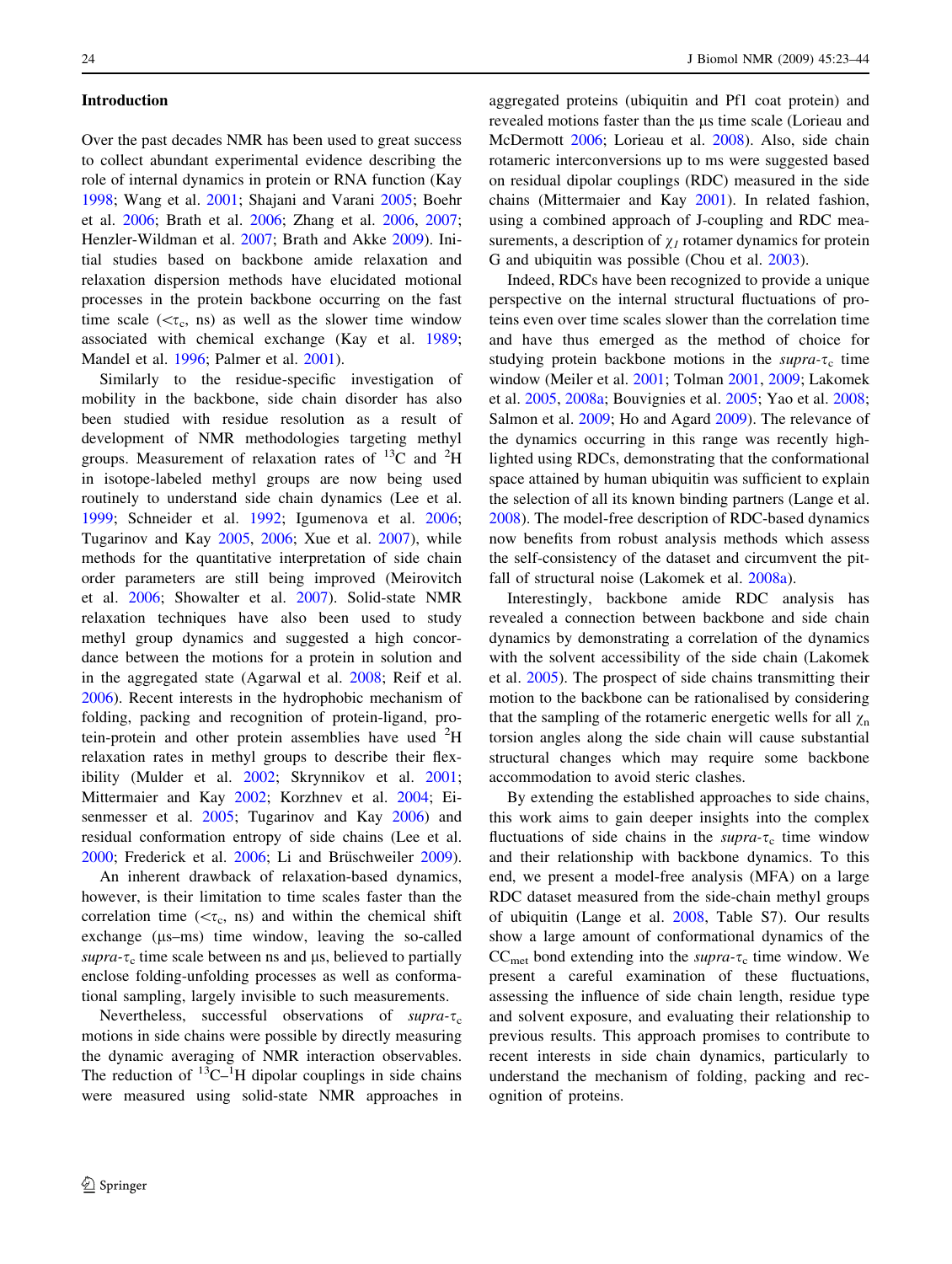#### Materials and methods

## Sample and alignment media

Wild-type  ${}^{15}N,{}^{13}C$ -labeled human ubiquitin was expressed according to a previous protocol (Johnson et al. [1999](#page-19-0)) and dispersed in 13 different alignment conditions for RDC measurements. Sample conditions for which datasets 1 through 10 were collected have already been described by (Lakomek et al. [2008a](#page-20-0)). Datasets 12 and 13 are obtained from additional alignments (positive gel and Pf1 phage) not previously reported.

Sample for dataset 12: A 7% positively charged gel sample was prepared according to (Cierpicki and Bushweller [2004\)](#page-19-0). A stock solution of 40% acrylamide and  $N$ , $N'$ -methylenebisacrylamide in a 19:1 ratio was mixed 1:1 with a stock solution of 40% (3-acrylamidopropyl)-trimethylammonium chloride (APTMAC) and N,N'-methylenbisacrylamide in a 19:1 ratio. The mixtures were diluted with  $10\times$  TBE buffer (0.9 M TRIS, 0.9 M borate, 0.02 M EDTA,  $pH = 8.2$ ) to a final concentration of 7%. Polymerization was initiated by the addition of 0.15% ammonium peroxide sulphate and 1% tetramethylethylenediamine. Polymerization of the mixture was carried out overnight in plastic tubes of 3.5 mm in diameter. Gels were extensively washed in deionized water where they swelled significantly to a diameter of 8 mm. Gels were then cut to 4 cm in length to match a ratio between length and diameter of 5:1. Gels were dried for several days on a plastic support wrapped with polyvinylidene chloride foil. To prepare the sample, the dried gel was transferred to a 5-mm microcell tube (Shigemi Inc., Allison Park, PA),  $\sim$  2 mg of protein were dissolved in 300 µl of buffer (50 mM NaPO<sub>4</sub>, 100 mM NaCl, pH 6.5,

Table 1 Summary of sample conditions

 $0.05\%$  NaN<sub>3</sub>) and added to the gel. The plunger was positioned to limit the final length of the gel to 12 mm.

Sample for dataset 13: The equivalent of 5 mg Pf1 phage (ASLA Ltd., Riga, Lativa) was suspended in buffer  $(50 \text{ mM } NaPO<sub>4</sub>, 100 \text{ mM } NaCl, pH = 6.5, 0.05\% NaN<sub>3</sub>)$ and pelleted three times at 140,000 g for 1 h. The pellet was then carefully suspended in a  ${}^{15}N,{}^{13}C$ -labeled human ubiquitin sample ( $\sim$ 2 mg) in the same buffer. NaCl salt was later added to a final concentration of about 300 mM. The water deuterium quadrupolar splitting was 15.8 Hz.

An additional alignment condition and corresponding RDC measurements (dataset 11) were taken from the literature (Ottiger and Bax [1998](#page-20-0), [1999](#page-20-0)). Table 1 shows the corresponding dataset nomenclature.

#### NMR measurements

Backbone amide group NH RDCs have been recorded and evaluated as described in (Lakomek et al. [2008a](#page-20-0)). For methyl group CH couplings, four constant-time  ${}^{13}C, {}^{1}H$ -HSQC sub-spectra with varying  $^{1}J_{\text{CH}}(+ {}^{1}D_{\text{CH}})$  evolution delays  $(\Delta_1 = 0, 1/6J, 1/3J, 1/2J)$  were recorded in an interleaved manner using the pulse sequence described by (Kontaxis and Bax [2001\)](#page-19-0). Typically, each experiment included 89 complex increments in the indirect  $^{13}$ C dimension for the sampling of a 16-ppm sweep width, centered at 20 ppm. All experiments were recorded either on a 600 MHz DRX Bruker instrument equipped with a 5-mm H/C/N-probehead or on a 700 MHz Avance Bruker instrument equipped with a 5 mm H/C/N-probehead.

Sub-spectra were separated, processed and co-added to yield four spectra with single peak components

|                | Corresponding SCRM<br>alignment | Short description                                    | References                  |  |
|----------------|---------------------------------|------------------------------------------------------|-----------------------------|--|
|                | A <sub>1</sub>                  | 7% Positively charged gel (APTMAC/acryl. 1:3)        | Lakomek et al. $(2008a, b)$ |  |
| $\overline{2}$ | A <sub>2</sub>                  | 7% Positively charged gel (APTMAC/acryl. 1:1)        | Lakomek et al. $(2008a, b)$ |  |
| 3              | A <sub>3</sub>                  | 5% Negatively charged gel (acrylic cid/acryl. 1:1)   | Lakomek et al. $(2008a, b)$ |  |
| $\overline{4}$ | A <sup>4</sup>                  | PEG/hexanol                                          | Lakomek et al. $(2008a, b)$ |  |
| 5              | A7                              | Bicelles: DMPC/DHPC (3:1)                            | Lakomek et al. $(2008a, b)$ |  |
| 6              | A8                              | Bicelles: DMPC/DHPC/SDS (30:10:2)                    | Lakomek et al. $(2008a, b)$ |  |
| 7              | A <sub>9</sub>                  | Bicelles: DLPC/DHPC/SDS (30:10:2)                    | Lakomek et al. $(2008a, b)$ |  |
| 8              | A10                             | Bicelles: DMPC/DHPC/C14PC (30:10:1)                  | Lakomek et al. $(2008a, b)$ |  |
| 9              | A12                             | Bicelles: DMPC/CHAPSO/CTAB (50:10:1)                 | Lakomek et al. $(2008a, b)$ |  |
| 10             | A13                             | Bicelles: DMPC/DHPC/CTAB (30:10:1)                   | Lakomek et al. $(2008a, b)$ |  |
| 11             | A20                             | Bicelles: DMPC/DHPC/CTAB (30:10:1)                   | Ottiger and Bax (1998)      |  |
| 12             |                                 | 7% positively charged gel (APTMAC/acryl. 1:1)        | This work                   |  |
| 13             |                                 | Pf1 phages: $15 \text{ mg/ml} + 300 \text{ mM NaCl}$ | This work                   |  |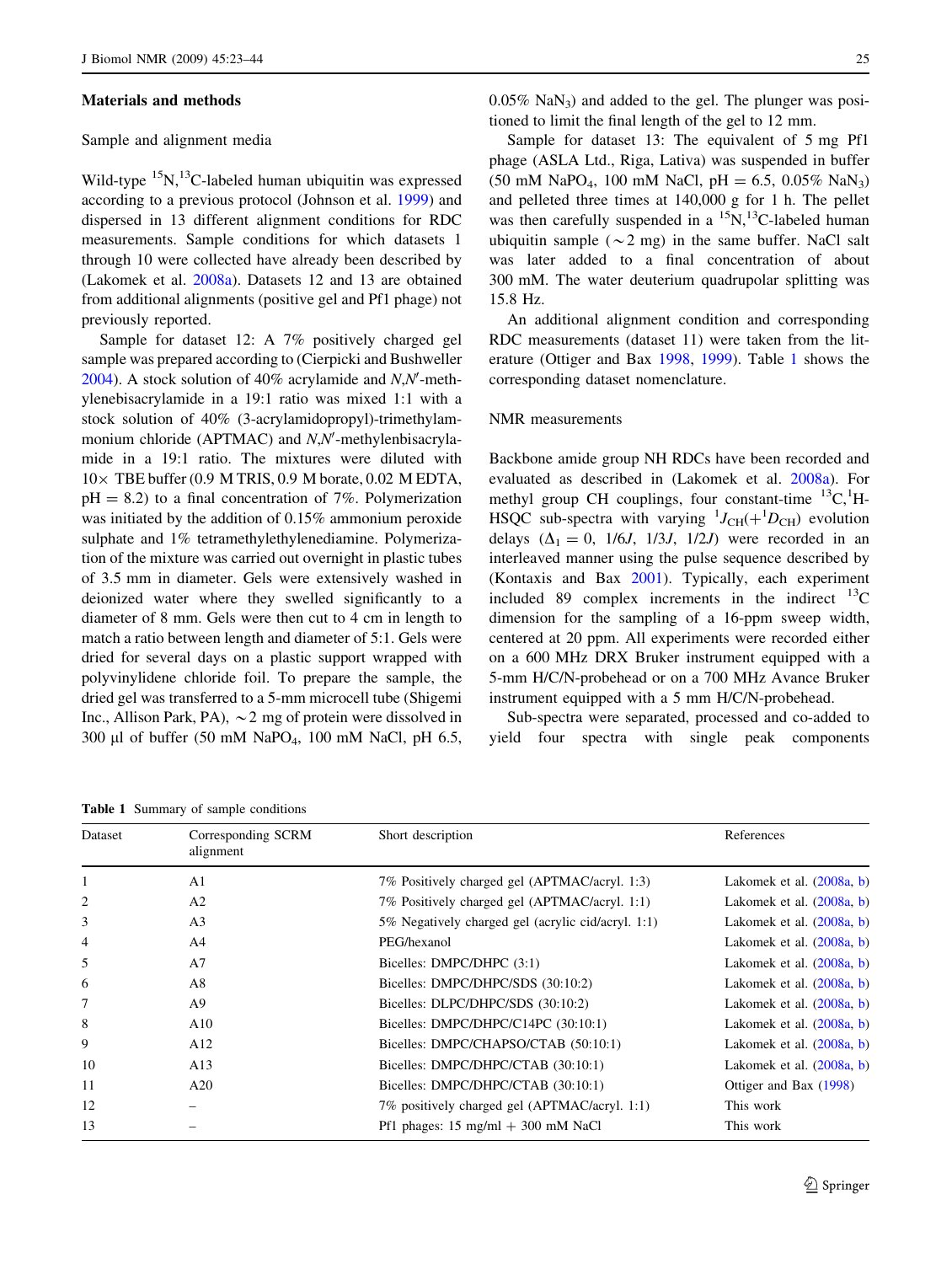<span id="page-3-0"></span>corresponding to the  $\alpha\alpha\alpha$ ,  $\alpha\alpha\beta/\alpha\beta\alpha/\beta\alpha\alpha$ ,  $\alpha\beta\beta/\beta\alpha\beta/\beta\beta\alpha$ , or  $\beta\beta\beta$  coherence of each methyl group. Couplings ( $^lJ_{\text{CH}}$ and  ${}^{1}J_{\text{CH}} + {}^{1}D_{\text{CH}}$  were evaluated from the separation between the four components; for precise measurement, a dedicated FELIX script was designed to perform the spectral shifts necessary to simultaneously overlay the four components. Uncertainties on the couplings have been estimated as the range of shifts for which 4-peak overlays was acceptable. Assuming fast axial reorientation, each measured methyl CH RDC  $(^{I}D_{CH3})$  was rescaled to the methyl CC RDC  $(^{1}D_{\text{CC}})$ , corresponding to the CC bond co-linear to the rotation axis, using a universal factor of  $-0.3155$  according to (Ottiger and Bax [1999\)](#page-20-0).

## RDC-based model-free analysis

The MFA applied to the methyl group data was similar to the one applied to backbone NH (Lakomek et al. [2008a,](#page-20-0) [2006\)](#page-20-0). However, important modifications were required to account for the different properties of the methyl groups and are laid out here. A summary of the entire approach is illustrated in Fig. 1.

The object of the MFA is to extract the five average spherical harmonics  $\langle Y_{2,M} \rangle$  components by inverting the equation:

$$
\frac{D_{i,m}^{\text{CC}}}{D_{i,\text{CC}}^{\text{CC}}} = \sum_{M=-2.2} F_{i,M} \cdot \left\langle Y_{2,M}(\theta^{\text{mol}}, \varphi^{\text{mol}}) \right\rangle_{m} \tag{1}
$$

where  $D_{i,m}$  represents the measured RDC for methyl groups i in alignment media m, while the  $F_{iM}$  term is a i-by-5 matrix representing the ensemble of second order alignment tensors in which the RDCs were measured. The five symmetric complex  $\langle Y_{2,M}\rangle$  terms collectively describe the dynamic averaging of the RDC, and thus the spatial fluctuation of the methyl CC vector in 5-dimensional space, and occurring on time scales faster than the ms range.

Methyl groups are too mobile to reliably determine the alignment tensors of the F-matrix from their RDCs. It is also not possible to calculate the alignment tensor exclusively from the more rigid alanine side chains, since ubiquitin contains only two of them. However, for each alignment condition, a set of NH RDCs  $(^{1}D_{\text{NH}})$  from the much more rigid backbone were also available. Thus, we have used the alignment tensor estimated from the backbone NH RDCs and applied a linear scaling to the



Fig. 1 Schematics of the approach used to obtain model-free parameters for methyl groups in ubiquitin. A total of  $m$  methyl group CH RDCs are measured in  $i$  alignment conditions. The homogeneity of these alignment conditions is analyzed by SECONDA (Hus and Brüschweiler [2002;](#page-19-0) Hus et al. [2003](#page-19-0)). Since methyl groups undergo rapid axial reorientation  $(<$ fs) about the adjacent CC bond, RDCs are scaled down to the corresponding  $CC<sub>met</sub> RDCs$ . For each alignment

medium i, a tensor is obtained from HN RDCs using the SCRM approach (Lakomek et al. [2008a](#page-20-0)). The tensors are scaled to CC RDCs and combined into the  $F$  matrix, which is then inverted to solve the dynamically averaged spherical harmonics  $\langle Y_{2,M} \rangle$  for each residue. All reported order parameters represent the axial motion of the CC bond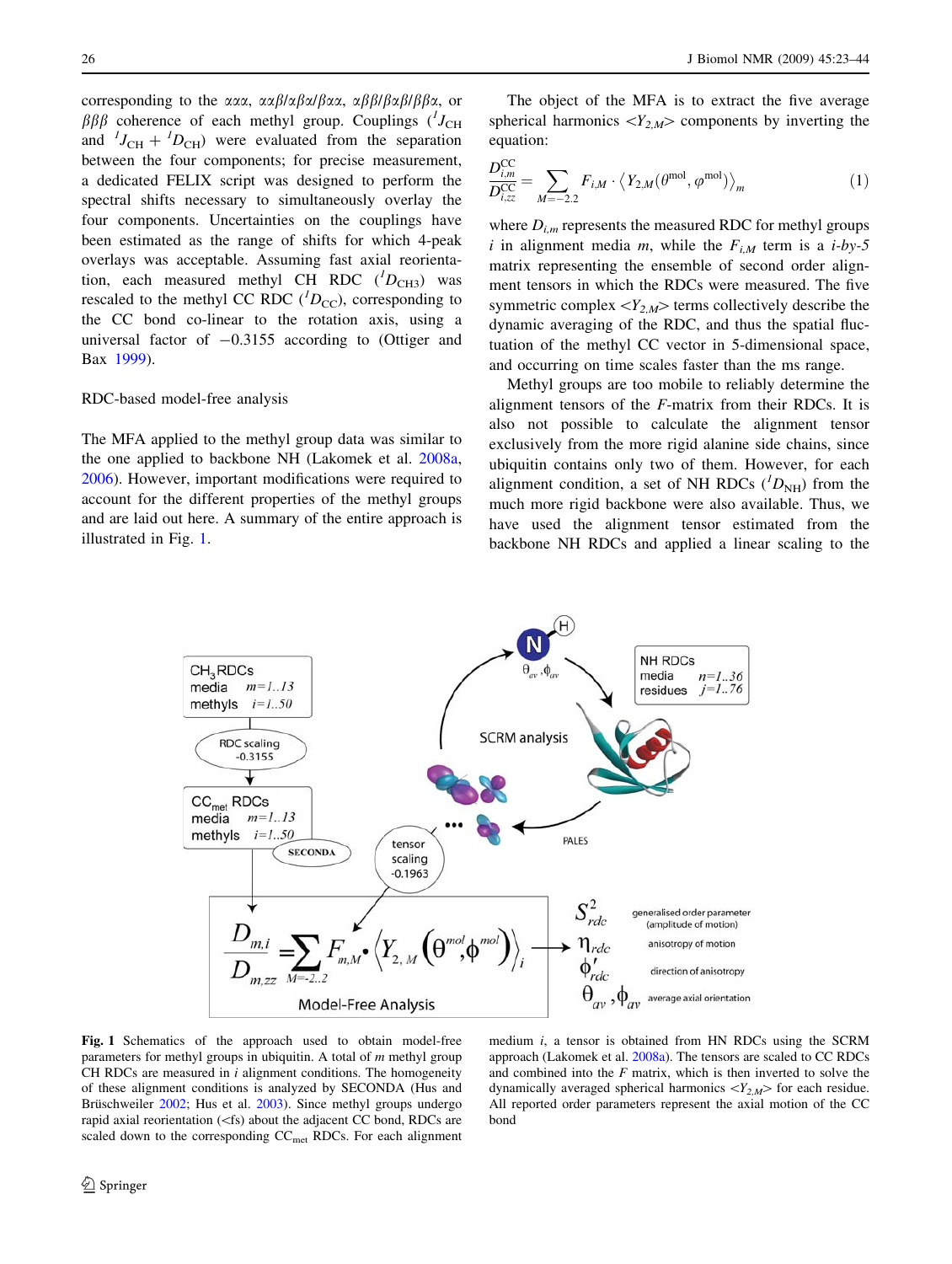principal component  $D_{i,zz}^{\text{NH}}$ in alignment medium *i* to obtain  $D_{i,zz}^{\text{CC}}$ . This conversion factor was estimated to:

$$
\frac{D_{\rm CC}}{D_{\rm NH}} = -\frac{\gamma_{\rm C}\gamma_{\rm C}r_{\rm NH}^3}{r_{\rm CC}^3\gamma_{\rm H}\gamma_{\rm N}} = -0.1963,\tag{2}
$$

assuming NH and  $CC<sub>met</sub>$  bond lengths corresponding to  $r_{\text{NH}} = 1.04 \text{ Å}$  and  $r_{\text{CC}} = 1.53 \text{ Å}$ . For the NH couplings, alignment tensors have been calculated using the software PALES (Zweckstetter and Bax [2000](#page-21-0)) applied to the dynamic average NH orientations obtained after four SCRM cycles for the NH RDC data set D36M, as described in (Lakomek et al. [2008a\)](#page-20-0). Rhombicity and Eulerian angles were assumed to remain unchanged. The 20% most mobile NH residues as derived for datasets D36M were excluded from alignment tensor calculation in order to minimize the effect of alignment tensor fluctuations. Since only a dynamically reduced principal component  $\ddot{D}_{i,zz}$  of the alignment tensor can be derived from the dynamically averaged  $\langle D(NH)\rangle$ , the static value of  $D_{i,zz}$  has to be estimated using a robust statistical scaling method that is explained in detail in the supporting information of (Lakomek et al. [2008a\)](#page-20-0). The same overall scaling factor  $S_{\text{overall}}^2 = 0.89$  has been used. We want to emphasize that only the order parameter is affected by the scaling factor. All other MF parameters (see below) are entirely unaffected by a change in the overall scaling. Also, the rotameric analysis (last section) is largely unaffected by a change in the scaling factor as long as this change can be compensated by adjusting the local order parameter for the fast fluctuations within a minimum.

In order to quantify the similarity of structure and dynamics in the different alignment media (homogeneity of RDC data), a SECONDA analysis was applied (Hus and Brüschweiler [2002;](#page-19-0) Hus et al. [2003](#page-19-0)) on the methyl RDCs. The SECONDA ratio of the 5th to 6th eigenvalues gave a reasonable value of 2.83. The fifth eigenvalue of the diagonalised F-matrix was 0.53.

The five methyl group average spherical harmonics components were obtained from the inversion of [\(1](#page-3-0)). In previous reports, the information contained in the cumbersome five spherical harmonics parameters was translated to the so-called model-free (MF) parameters, which are more intuitive and can easily be related to a starting structure. These MF parameters are the order parameter Salattice. These  $\overline{M}$  parameters are the order parameters ( $S_{\text{rdc}}^2$ ), the *amplitude* ( $\eta_{\text{rdc}}$ ) and *direction* ( $\phi'_{\text{rdc}}$ ) of motional anisotropy and the average orientation polar angles  $(\phi_{av}, \theta_{av})$ , and are obtained according to transformations derived in (Lakomek et al. [2006,](#page-20-0) [2008a\)](#page-20-0).

$$
S_{\rm rdc}^2 = \frac{4\pi}{5} \sum_{M=-2..2} \left\langle Y_{2,M}(\theta,\varphi) \right\rangle \left\langle Y_{2,M}^*(\theta,\varphi) \right\rangle_m \tag{3}
$$

$$
\max \langle Y_{2,0}(\theta', \varphi') \rangle = \sum_{M=-2..2} D_{M,0}^{(2)}(\varphi_{\text{av}}, \theta_{\text{av}}, 0) \langle Y_{2,M}(\theta, \varphi) \rangle
$$
  

$$
\rightarrow (\theta_{\text{av}}, \varphi_{\text{av}})
$$
(4)

$$
\eta_{\rm rdc} = \sqrt{\sum_{M=-2,2}^{M=-2,2} \langle Y_{2,M}(\theta', \phi') \rangle \langle Y_{2,M}^*(\theta', \phi') \rangle \over \sum_{M=-2,0,2} \langle Y_{2,M}(\theta', \phi') \rangle \langle Y_{2,M}^*(\theta', \phi') \rangle}
$$
(5)

$$
\max (\text{Re}\langle Y_{2,2}(\theta'', \phi'') \rangle) = \sum_{M=-2..2} \text{Re}\left(D_{M,2}^{(2)}(0,0,\varphi_{\text{rdc}})\right)
$$

$$
\langle Y_{2,M}(\theta', \varphi') \rangle) \to \varphi_{\text{rdc}} \tag{6}
$$

For (4) and (6), the corresponding orientations are obtained by applying a second order Wigner rotation botained by applying a second order wigher rotation  $(D_{M,M}^{(2)})$ , defined by the three Eulerian angles. However, despite the fact that the MF parameters are just linear transformations of the average spherical harmonics, their interpretation might lead to problems for methyl groups, for the following reasons: (1) The side chain positions in the reference structure may sometimes be less well defined because of mobility or crystal packing, making the structure generally less reliable to compare to. (2) The fourfold degeneracy of valid RDC-derived orientations combined with the high mobility may make the interpretation of their average orientation more uncertain. (3) The dynamic average orientation is the result of the averaging of the dipolar second order tensor, for which large amplitude motions may lead to ''swapping'' of principal components, and can thus not always be compared to the starting structure in which the C–C orientation is more akin to vectorial averaging. As simple examples of the last two cases, a C–C vector undergoing a 1:1 jump between a *trans* and a *gauche*<sup>+</sup> would have an average orientation ( $\phi_{av}, \theta_{av}$ ) within the plane formed by the *trans* and *gauche*<sup>+</sup> position but outside their intervening angle (rather than exactly halfway between them). Also, a C–C vector equally sampling all three rotamers (or freely rotating axially) would have its average orientation perpendicular rather then parallel to the rotation axis, according to the definition of the MF parameters. Due to this very non-linear behaviour of averaged orientations, care must be taken when interpreting these MF parameters for comparison and validation purposes. For these reasons, we also invoke the average spherical harmonic terms  $\langle Y_{2,M}(\theta',\phi')\rangle$  for modeling the motional heterogeneity of side chains.

For the quality estimation of the MFA fit to the measurements, the RDCs were back-calculated from the average spherical harmonics. As quality criteria, for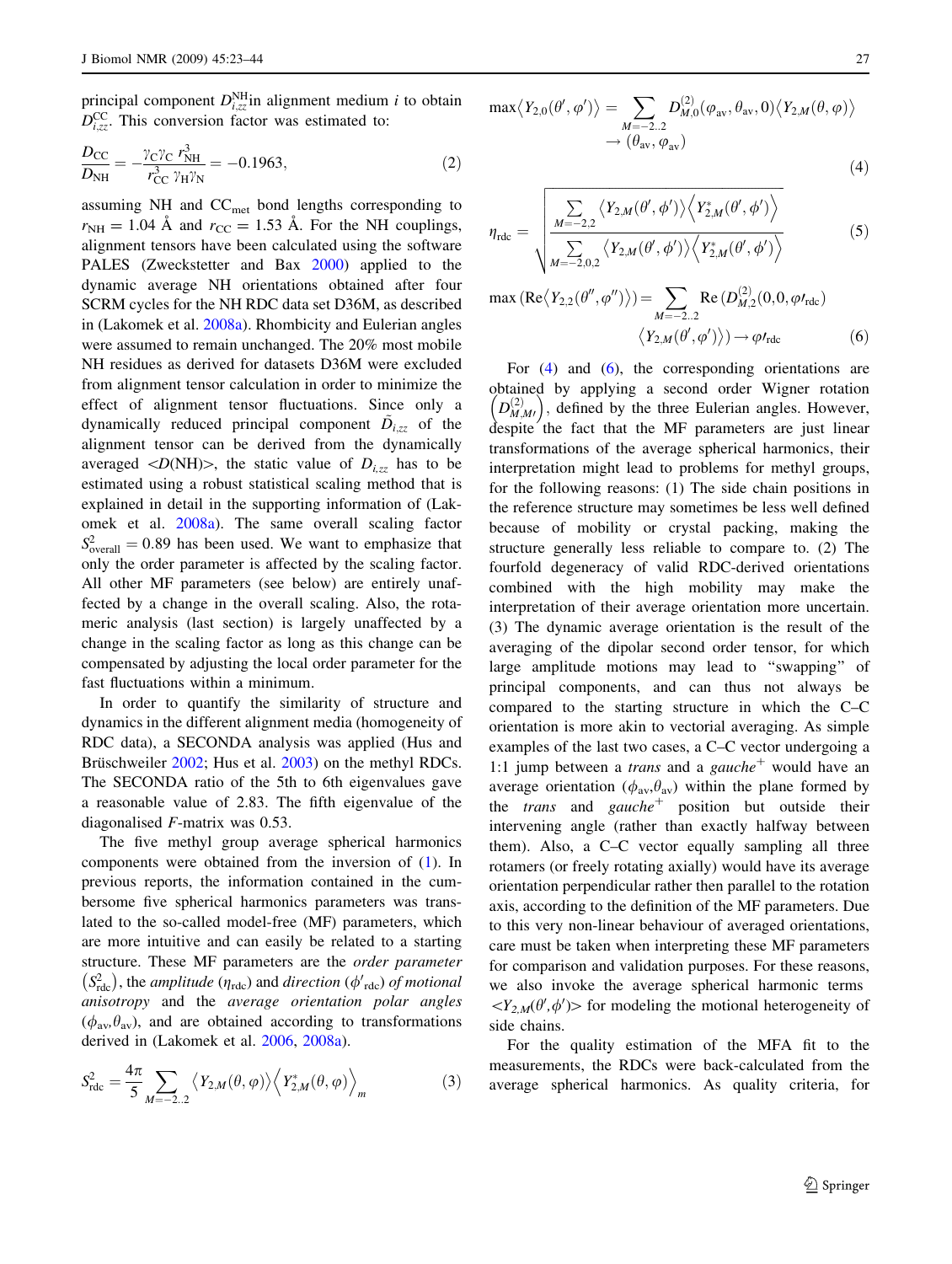<span id="page-5-0"></span>28 J Biomol NMR (2009) 45:23–44

residue *i*, the root mean square deviation over all alignment media between the back-calculated and the measured RDCs  $(<\text{rmsd}(rdc, i)>)$  were determined. In addition, for each alignment medium  $m$ , the dynamic Q-values ( $\langle Q_{dyn,m}\rangle$ ) were determined to compare the

$$
\left\langle Y_{2,M}^{\gamma_n} \right\rangle
$$
  
=  $S_{\gamma} \left( p_{1tr} Y_{2,M}^{\gamma_n} (180^\circ) + p_{1g} Y_{2,M}^{\gamma_n} (60^\circ) + p_{1g} Y_{2,M}^{\gamma_n} (-60^\circ) \right)$  (7)

$$
\left\langle Y_{2,M}^{\delta_n} \right\rangle = \begin{array}{l} S_{\delta} \left[ p_{1tr} \left( p_{2tr|1tr} Y_{2,M}^{\delta_n} (180^\circ, 180^\circ) + p_{2g^+|1tr} Y_{2,M}^{\delta_n} (180^\circ, +60^\circ) + p_{2g^-|1tr} Y_{2,M}^{\delta_n} (180^\circ, -60^\circ) \right) \right. \\ \left\langle Y_{2,M}^{\delta_n} \right\rangle = \left. + p_{1g^+} \left( p_{2tr|1g^+} Y_{2,M}^{\delta_n} (+60^\circ, 180^\circ) + p_{2g^+|1g^+} Y_{2,M}^{\delta_n} (+60^\circ, +60^\circ) + p_{2g^-|1g^+} Y_{2,M}^{\delta_n} (+60^\circ, -60^\circ) \right) \right. \\ \left. + p_{1g^-} \left( p_{2tr|1g^-} Y_{2,M}^{\delta_n} (-60^\circ, 180^\circ) + p_{2g^+|1g^-} Y_{2,M}^{\delta_n} (-60^\circ, +60^\circ) + p_{2g^-|1g^-} Y_{2,M}^{\delta_n} (-60^\circ, -60^\circ) \right) \right] \end{array} \tag{8}
$$

RDCs back-calculated from the MFA spherical harmonics to the experimental RDCs (Lakomek et al. [2008a](#page-20-0); Table S1, Supplementary Information) and are defined analogously to the standard Q-value (Bax and Grishaev [2005\)](#page-19-0). Errors for the five MF parameters  $(S_{\text{rdc}}^2, \phi_{\text{av}}, \theta_{\text{av}})$  $\eta_{\text{rdc}}$ ,  $\phi'_{\text{rdc}}$ ) were calculated by adding Gaussian noise to the measured RDCs. The input RDCs with added noise  $D_{im,\text{noise}}$  were generated by drawing  $N = 1,000$  random samples  $D_{i,m,\text{noise}} = \text{random}_p(D_{i,m})$  from a Gaussian distribution  $p(D)$  with standard deviation  $\sigma_i$ . Both the experimental error and the residue-specific  $\sigma_i^{\text{rmsd}} = \text{rmsd}(\text{rdc}, i)$  values were used to assess the combined effect of experimental error and additional systematic errors introduced by the MFA.

## Rotameric analysis

A Matlab7 (Mathworks, MA) script was designed to perform a grid search in order to model the full side chain rotameric sampling of valines (V5, V70), isoleucines (I3, I36, I44, and I61) and leucines (L8, L67) over the fs-ms time range based on two average spherical harmonics sets (ten parameters) from their  $C_{\gamma}$  and/or  $C_{\delta}$  RDCs. The protocol searches populations of ideal rotamers in trans (tr), gauche<sup>+</sup> (g<sup>+</sup>) and gauche<sup>-</sup> (g<sup>-</sup>) of  $\chi_1$  and  $\chi_2$  angles and computes the average spherical harmonics based on the following expressions:

where the terms  $p_{1xx}$  represent populations between 0 and 1 for torsion angle  $\chi_1$  in ideal rotamer  $xx = [tr, g^+, g^-]$  and the terms  $p_{2yy|Ixx}$  represent populations of  $\chi_2$  in ideal rotamer yy when  $\chi_1$  is in ideal rotamer xx. The isotropic general order parameters  $S_{\gamma}$  and  $S_{\delta}$  are terms representing local small-scale fluctuations specific to  $C_\gamma$  and  $C_\delta$ , and all spherical harmonics,  $Y^{\dagger}_{2,M}(\chi_1)$  and  $Y^{\dagger}_{2,M}(\chi_1,\chi_2)$ , are generated from the  $N-C_{\alpha}-C_{\beta}$  bond of the reference crystal structure pdb:1ubi and represent the idealised rotameric geometries for methyls at  $C_{\gamma}$  and  $C_{\delta}$  positions. Due to the fact that the  $p_{g^-} = 1 - p_{tr} - p_{g^+}$  for all  $\chi$  angle, the grid search was performed for valines on three variables  $(p_{1tr}, p_{1g^+}, S_y)$  in increment steps of (0.02, 0.02, 0.01) and on isoleucines on 10 variables ( $p_{1tr}, p_{1g^+}, p_{1tr|2tr}, p_{1tr|2g^+}, p_{1g^+|2tr}, p_{1g^+|2g^+}, p_{1g^+|2g^+}, p_{1g^+|2g^+}, p_{1g^+|2g^+}, p_{1g^+|2g^+}, p_{1g^+|2g^+}, p_{1g^+|2g^+}, p_{1g^+|2g^+}, p_{1g^+|2g^+}, p_{1g^+|2g^+}, p_{1g^+|2g^+}, p_{1g^+|2g^+}, p_{1g^+|2g^+}, p_{1g^+|2g^$  $p_{1g^-|2tr}, p_{1g^-|2g^+}, S_{\gamma}, S_{\delta})$  in increments steps of (0.1, 0.1, 0.1, 0.1, 0.1, 0.1, 0.1, 0.1, 0.05, 0.05). The grid search on leucines was performed as for isoleucines, except that the two isotropic order parameters were combined into a single one. In certain cases, where relaxation-based order parameters were available from (Lee et al. [1999](#page-20-0)) and did not suggest any rotameric exchange  $(S_{LS}^2 > 0.6)$ , these values were used directly in the result of the grid search as  $\left(S_k = \sqrt{\left(S_{\text{LS},k}^2\right)}\right)$ . The minimized target function is the squared sum of differences (ssd) of the real and imaginary terms of the average spherical harmonics, defined as:

$$
\text{ssd} = \sum_{k=y,\delta} \left( \text{Re}\left( \left\langle Y_{2,-2}^{k} \right\rangle - \left\langle Y_{2,-2}^{\text{MFA}_k} \right\rangle \right)^2 + \text{Im}\left( \left\langle Y_{2,-2}^{k} \right\rangle - \left\langle Y_{2,-2}^{\text{MFA}_k} \right\rangle \right)^2 + \text{Re}\left( \left\langle Y_{2,-1}^{k} \right\rangle - \left\langle Y_{2,-1}^{\text{MFA}_k} \right\rangle \right)^2 + \text{Im}\left( \left\langle Y_{2,-1}^{k} \right\rangle - \left\langle Y_{2,-1}^{\text{MFA}_k} \right\rangle \right)^2 + \left( \left\langle Y_{2,0}^{k} \right\rangle - \left\langle Y_{2,0}^{\text{MFA}_k} \right\rangle \right)^2 \right)
$$
\n(9)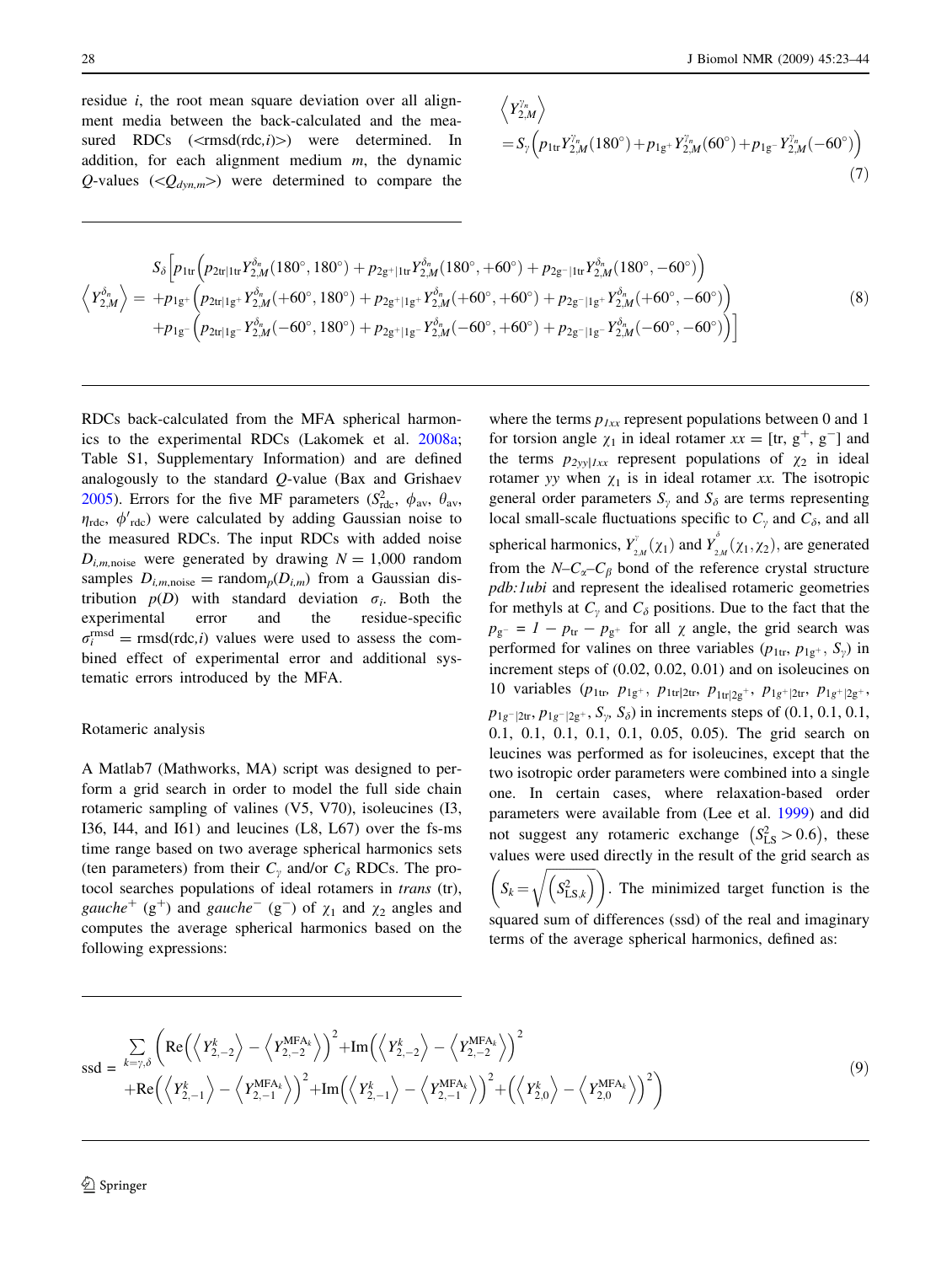#### <span id="page-6-0"></span>Results

#### MF-derived side chain dynamics

The order parameters derived from the average spherical harmonics obtained from methyl group RDCs measured in 13 different alignment conditions according to the MFA are plotted in Fig. 2. Of the 50 methyl groups in ubiquitin, 37 gave rise to order parameters and MF parameters. Residues for which RDC data was too sparse, as indicated by a small 5th eigenvalue  $(<0.35)$  of the *F*-matrix, were rejected. This affected the following residues: Thr7( $C_{\gamma l}$ ), L15( $C_{\delta l}$ ), V17( $C_{\gamma l}$ ), I23( $C_{\delta l}$ ), V26( $C_{\gamma 2}$ ), I30( $C_{\delta l}$ ), L43( $C_{\delta l}$  +  $C_{\delta 2}$ ), Thr55( $C_{\gamma 1}$ ), L56( $C_{\delta 1}$ ), Thr66( $C_{\gamma 1}$ ), L69( $C_{\delta 1}$ ), and  $L71(C_{\delta I})$ . Dynamic Q-values have been calculated (see



Fig. 2 Methyl group a order parameters,  $S_{\text{rdc}}^2$  and **b** amplitude of anisotropy,  $\eta_{\text{rdc}}$  measured from RDCs plotted against residue number in human ubiquitin. Also encoded in the graph are residue type (letter), their solvent exposure (grey core exposed; white solvent exposed) and the distance of the methyl group to the backbone (blue  $C_{\beta}$ ; green  $C_{\gamma}$ ; orange  $C_{\delta}$ ; red  $C_{\varepsilon}$ ). RDC-based order parameters have a mean value of 0.43 with a standard deviation of 0.25

Supplementary Information, Table S1). The average dynamic *Q*-value is  $\langle Q_{dyn} \rangle = 0.13$ .

The range spanned by the methyl axial order parameters shows striking heterogeneity in methyl group dynamics. They vary from very rigid (e.g.,  $S_{\text{rdc}}^2 \sim 1$  for A28 ( $C_{\beta}$ ), I44( $C_{\gamma 2}$ ) and A46( $C_{\beta}$ ) to very mobile [e.g.,  $S_{\text{rdc}}^2 \sim 0.05$  and 0.1 for  $L69(C_{\delta l})$  and  $L8(C_{\delta l})$ ]. The mean order parameter over all measured methyl groups in ubiquitin is  $\langle S_{\text{rdc}}^2CC \rangle =$ 0.43 with a standard deviation of  $\sigma = 0.25$ . This value is much lower than the average order parameter measured on the more rigid backbone NH groups on the same protein and under the same conditions  $(*S*<sub>rdc</sub><sup>2</sup>(NH)> = 0.72 \pm$ 0.02; Lakomek et al. [2008a](#page-20-0)).

The magnitude of errors is larger for methyl groups than for NH backbone amide groups (errors for  $D<sub>NH</sub>$  were estimated to be 0.3 Hz or less). The first reason is a limited resolution of the RDC measurements using a constant-time HSQC (Kontaxis and Bax [2001](#page-19-0)) with the limited maximum evolution time corresponding to approximately 15 Hz resolution compared to better than 2 Hz resolution for NH groups measured on a normal HSQC (without zero filling). Secondly, the coverage of the five-dimensional RDC space is less complete than for the NH measurements, as indicated by a lower 5th eigenvalue of the F-matrix. Although the combined effect of both errors propagates, a quantitative analysis of the results was still possible.

Three notable order parameters have values larger than 1, based on the MF theory. Those correspond to methyl groups of A28 ( $C_{\beta}$ ), I44( $C_{\gamma 2}$ ) and A46( $C_{\beta}$ ). Whereas such values are impossible in reality, they are still within experimental error in the allowed range for order parameters (0–1). For statistical purposes, these three order parameters were corrected to the maximum physical value of 1.

In Fig. 2b, the MF parameter  $\eta_{\text{rdc}}$  is shown for each methyl group in ubiquitin. This parameter represents the anisotropy of motion, assuming values from 0 (perfectly axially symmetric motion) to  $\sqrt{\frac{3}{4}}$  (fully anisotropic). This parameter, in combination with the order parameter, is useful for differentiating complex types of motions; for example, deciphering those dominated by two or three rotameric jumps or by libration motion. Also for the amplitude of anisotropy  $\eta_{\text{rdc}}$ , a large heterogeneity is observed, with variations seen from  $0.04 \pm 0.05$  $(V17(C_{\gamma_2}))$  to 0.83  $\pm$  0.15 (L71( $C_{\delta I}$ )).

#### Validation of MFA

As shown in Fig. 2a, methyl groups located at positions distant from the rigid backbone are more mobile and show smaller  $S_{\text{rdc}}^2$ . This is expected since their orientational fluctuation will depend on the combined rotameric jumps of all intervening torsion angles between the methyl group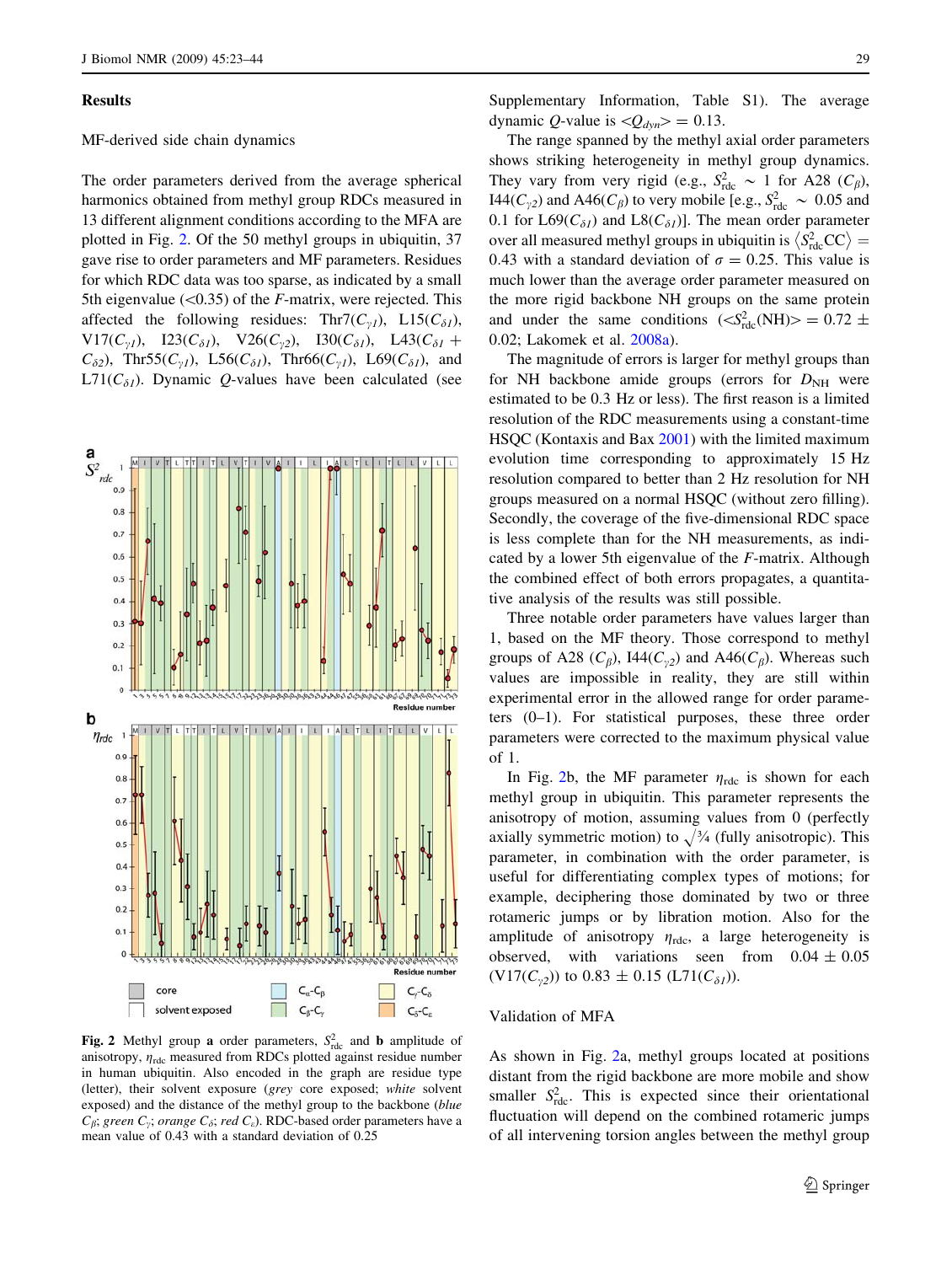and the backbone. It is also known that the first  $\chi_l$  angle  $(N-C_{\alpha}-C_{\beta}-C_{\gamma})$  has a preference for the gauche<sup>-</sup> position  $(-60^{\circ})$  due to steric hindrance with the backbone (Janin et al. [1978\)](#page-19-0), whereas similar effects are less pronounced for all subsequent torsional angles  $(\chi_2, \chi_3,...)$ . Similar properties have been seen already from relaxation studies of protein side chains, in which there is a general tendency for decreasing order parameters with increasing distance from the backbone (LeMaster [1999;](#page-20-0) LeMaster and Kushlan [1996;](#page-20-0) Houben and Boelens [2004;](#page-19-0) Mittermaier et al. [1999](#page-20-0)). The extent of anisotropy (Fig. [2](#page-6-0)b) can also be quite revealing; for instance, it is expected that geminal methyl groups of leucine and valine side chains not only have similar order parameters but also similar motional anisotropy in the simplistic model where their mobility depends on a single torsion angle. However, exceptions would be expected for cases where adjacent side chain and backbone dihedral angles undergo substantial concerted motion. In the following, these and other MF parameters for methyl groups are examined in the context of their distance to the backbone, of residue type and of solvent accessibility.

## Isoleucines

For the isoleucine residues, a tendency is observed for the  $C_{\delta l}$  methyl groups attached to  $C_{\gamma l}$  to be more mobile than those at  $C_{v2}$ . Since the  $C_{\delta l}$  methyl groups are further away from the backbone than the  $C_{v2}$  methyl groups this increased mobility does not come as a surprise. It can be observed for I3 in the first  $\beta$ -strand with  $S_{\text{rdc}}^2(C_{\gamma 2}) =$  $0.67 \pm 0.15 > S_{\text{rdc}}^2(C_{\delta l}) = 0.30 \pm 0.19$ , I44 in the third  $\beta$ -strand with  $S^2_{\text{rdc}}(C_{\gamma 2}) = 1.25 \pm 0.44 > S^2_{\text{rdc}}(C_{\delta I}) = 0.13 \pm 0.13$ 0.06 and I61 in loop region with  $S^2_{\text{rdc}}(C_{\gamma 2}) = 0.72 \pm$  $0.12 > S<sub>rdc</sub><sup>2</sup>(C<sub>\delta1</sub>) = 0.37 \pm 0.18.$ 

All three residues, I3, I44 and I61, also show substantial differences in amplitudes of anisotropy:  $\eta(C_{2}) = 0.73 \pm 1$ 0.13 and  $\eta(C_{\delta l}) = 0.27 \pm 0.10$  for I13,  $\eta(C_{\gamma 2}) = 0.18 \pm 0.10$ 0.08 and  $\eta(C_{\delta l}) = 0.56 \pm 0.11$  for I44 and  $\eta(C_{\nu 2}) =$  $0.08 \pm 0.06$  and  $\eta(C_{\delta I}) = 0.26 \pm 0.12$  for I61.

## Alanines

Only two alanine residues are present in ubiquitin, at positions 28 and 46. Alanine residues have a short side chain with the methyl groups directly attached to the backbone. The  $C_{\alpha}-C_{\beta}$  axis motion does not depend on any side chain dihedral angle and only fluctuates along with backbone motions. Both A28 and A46 show the highest order parameters with  $S_{\text{rdc}}^2(C_\beta) = 1.38 \pm 0.47$  and  $S_{\text{rdc}}^2(C_\beta) = 1.09 \pm 0.26$ , respectively. Whereas A28 is located in the rigid  $\alpha$ -helix ( $S_{\text{rdc}}^2(\text{NH}) = 0.85 \pm 0.06$ ), A46 is at the slightly less rigid interface between the  $\beta$ 4-strand and the following loop.

#### Valines

Of the four valines present, only two (V5 and V70) yield both  $C_{\gamma l}$  and  $C_{\gamma 2}$  data. Both for V5 and V70, the  $S_{\text{rdc}}^2(C_{\gamma l})$ and  $S<sub>rdc</sub>(C<sub>γ2</sub>)$  order parameters have almost identical values. While for V70, the amplitudes of anisotropy  $\eta_{\text{rdc}}$  are very similar, those for V5 were somewhat different with  $\eta(C_{\gamma I}) = 0.28 \pm 0.19$  and  $\eta(C_{\gamma I}) = 0.05 \pm 0.09$ , although they are equivalent within the experimental error. However, since V5 is involved in the packing of the core, the presence of concerted motions cannot be ruled out. V70 is also the only valine of the four to exhibit some solvent exposure; accordingly, it has the lowest order parameters of the four  $(S_{\text{rdc}}^2(C_{\gamma I}/C_{\gamma 2}) = 0.27/0.22$  vs. 0.41/0.39 (V5), –/0.82 (V17), 0.62/– (V26)) and the highest level of anisotropy  $(\eta_{\rm rdc}(C_{\gamma l}/C_{\gamma 2}) = 0.48/0.45$  vs. 0.28/0.05 (V5),  $-$ /0.04 (V17), 0.10/ $-$  (V26)), suggesting the sampling of more than one rotameric states about the  $\chi_I$  torsion angle.

## Leucines

For four leucines, L8, L50, L67, and L73, RDC-based order parameters were available both for  $C_{\delta l}$  and  $C_{\delta 2}$ . For L8, L50, and L67,  $S_{\text{rdc}}^2(C_{\delta l})$  and  $S_{\text{rdc}}^2(C_{\delta 2})$  were identical within the error. The same also holds for the amplitudes of anisotropy. This indicates isotropic behavior for the leucines apart from L73 in the very flexible C-terminal part of ubiquitin. L73, being very mobile, shows a statistically significant difference both in order parameter and amplitude of anisotropy with  $S_{\text{rdc}}^2(C_{\delta I}) = 0.05 \pm 0.04$  and  $S_{\text{rdc}}^2(C_{\delta 2}) = 0.18 \pm 0.06$  and  $\eta(C_{\delta 1}) = 0.83 \pm 0.15$  and  $\eta(C_{\delta2}) = 0.14 \pm 0.11$ . The difference in  $\eta$  looks very dramatic, however, it must be realized that in this case, big differences in  $\eta$  can occur even if the motion of the two methyl groups is not vastly different, given the very low order parameter.

#### Geminal methyl groups

The  $S<sub>rdc</sub><sup>2</sup>(CC)$  measurements do not show large significant differences for geminal methyl groups in the two valines and four leucines for which both order parameters were available, except for the very flexible L73. The question whether geminal methyl groups exhibit similar mobility in proteins has been addressed by several different methods, but has led to conflicting interpretations. A study on  $13^1$ C $-13^1$ C cross-relaxation on serine-protease PB92 (Houben and Boelens [2004](#page-19-0)) reports consistently higher order parameters for the methyl group that is trans in the main chain as compared to the methyl group that is gauche. In support of this, relaxation studies on thioredoxin (LeMaster and Kushlan [1996](#page-20-0); LeMaster [1999](#page-20-0)) have led to the observation of important differences in  $S^2$ , which were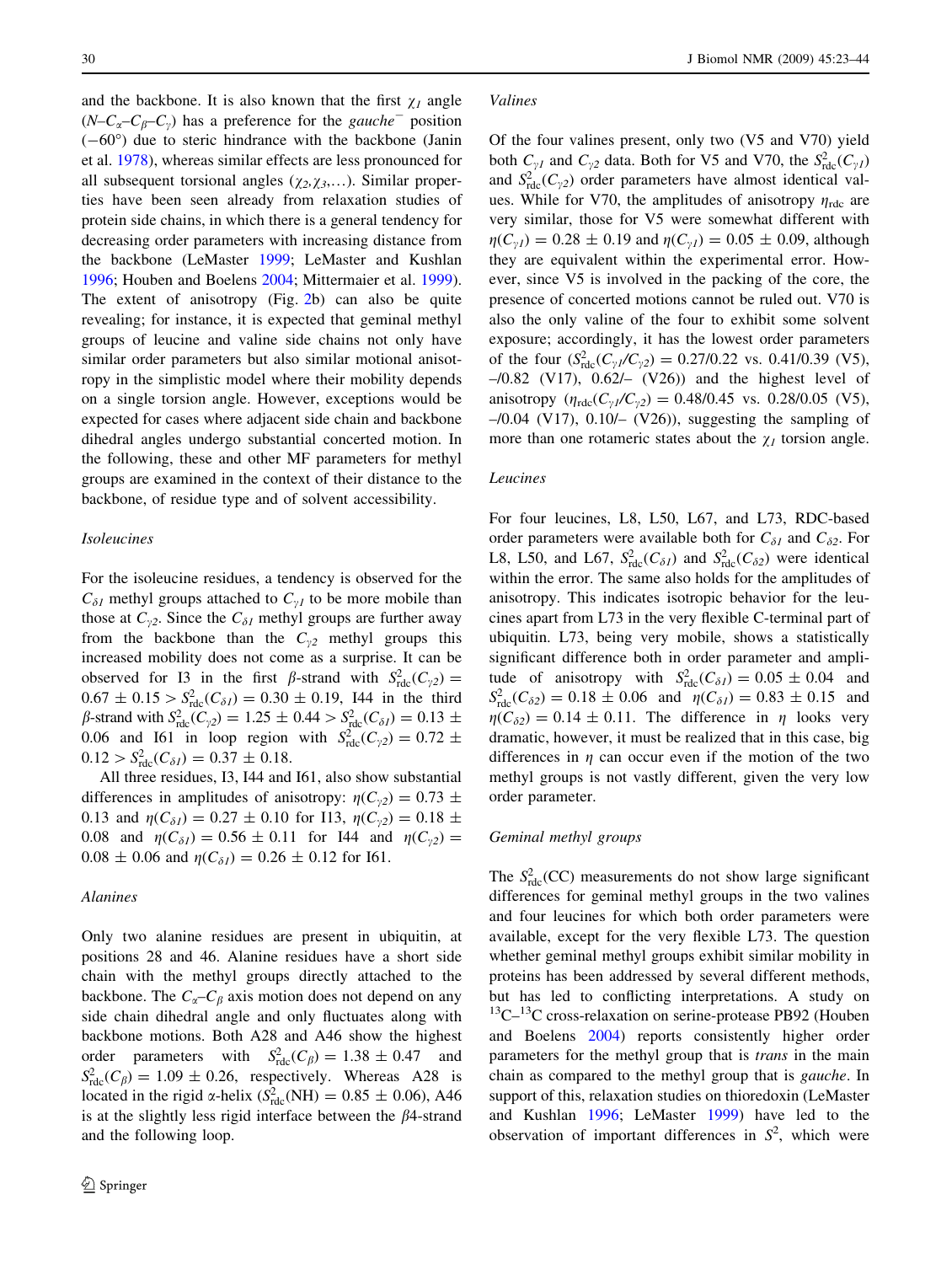interpreted as concerted motions. This effect has however been observed to a much smaller extent from <sup>2</sup>H-relaxation measurements for various other proteins (Millet et al. [2003](#page-20-0); Mittermaier et al. [1999;](#page-20-0) Flynn et al. [2001\)](#page-19-0). For ubiquitin, there is no indication of this behaviour from  ${}^{2}$ H-relaxation measurements either. Interestingly, the anisotropy of motion  $\eta$  (Fig. [2b](#page-6-0)) show some differences for geminal methyl groups and could also underline the presence of different dynamic properties. This point is addressed again in the rotameric analysis (vide infra).

#### Solvent accessibility

Neglecting the two alanines and the  $C<sub>v</sub>$  for I44 which have unusually large order parameters, a correlation between the side chain solvent-accessibility and the side chain mobility can be observed (Fig. 3a). The correlation coefficient between solvent-accessibility and  $S^2_{\text{rdc}}(CC)$  order parameters is  $r = -0.501$ . The side chains which are more solvent-accessible show a tendency to be more mobile.

#### Distance to backbone

Looking at the methyl group order parameters for all residues, there is a very clear correlation between mobility and distance to the backbone as shown in Fig. 3c. Methyl groups separated by two torsion angles  $(C_{\delta l}$  and  $C_{\delta 2}$ , depending on  $\chi_1$  and  $\chi_2$ ) have a mean order parameter of only 0.25 compared to 0.52 for those separated by only one torsion angle  $(C_{\gamma I}$  and  $C_{\gamma 2}$ , depending only on  $\chi_I$ ). As seen above, the alanines  $C_\beta$  have much higher order parameters with a mean value of 1.

#### Average orientation

Another validation comes from the MF parameters  $(\phi_{av}, \theta_{av})$  which represent the polar angles of the average orientation of the C–C bond within the frame of the ubiquitin reference structure. It is expected that for those methyl groups with low mobility (high order parameter), the average orientation lies close to the corresponding orientation defined from the electron density in the reference crystal structure, especially if those are well-defined and unaffected by the crystal packing effects. It would also be expected that for more mobile methyl groups, this correlation would weaken due to the nature of the averaging effect of second order tensors explained earlier in the Materials and Methods section. Figure 3b shows the relationship between the order parameter and the angle between the average orientation defined from the X-ray structure (pdb code: lubi). There is indeed a strong tendency for the MFA to yield a similar orientation of C–C

Fig. 3 a Methyl group order parameters measured from RDCs in ubiquitin are plotted against side chain solventexposure parameters calculated with Molmol (Koradi et al. [1996\)](#page-19-0) on *pdb:1ubi* structure. The straight line represents the correlation between the two parameters  $(r = -0.501)$ . b Influence of the number of torsion angles from the backbone to the methyl carbon on its measured order parameter. Mean values are 1.24, 0.52, and 0.25 for  $\chi_1$ -,  $\chi_1\chi_2$ - and  $\chi_1\chi_2\chi_3$ -dependent methyl groups. c Order parameters as a function of the angle between the average axial orientation predicted from MFA and from X-ray structure pdb:1ubi for methyl groups

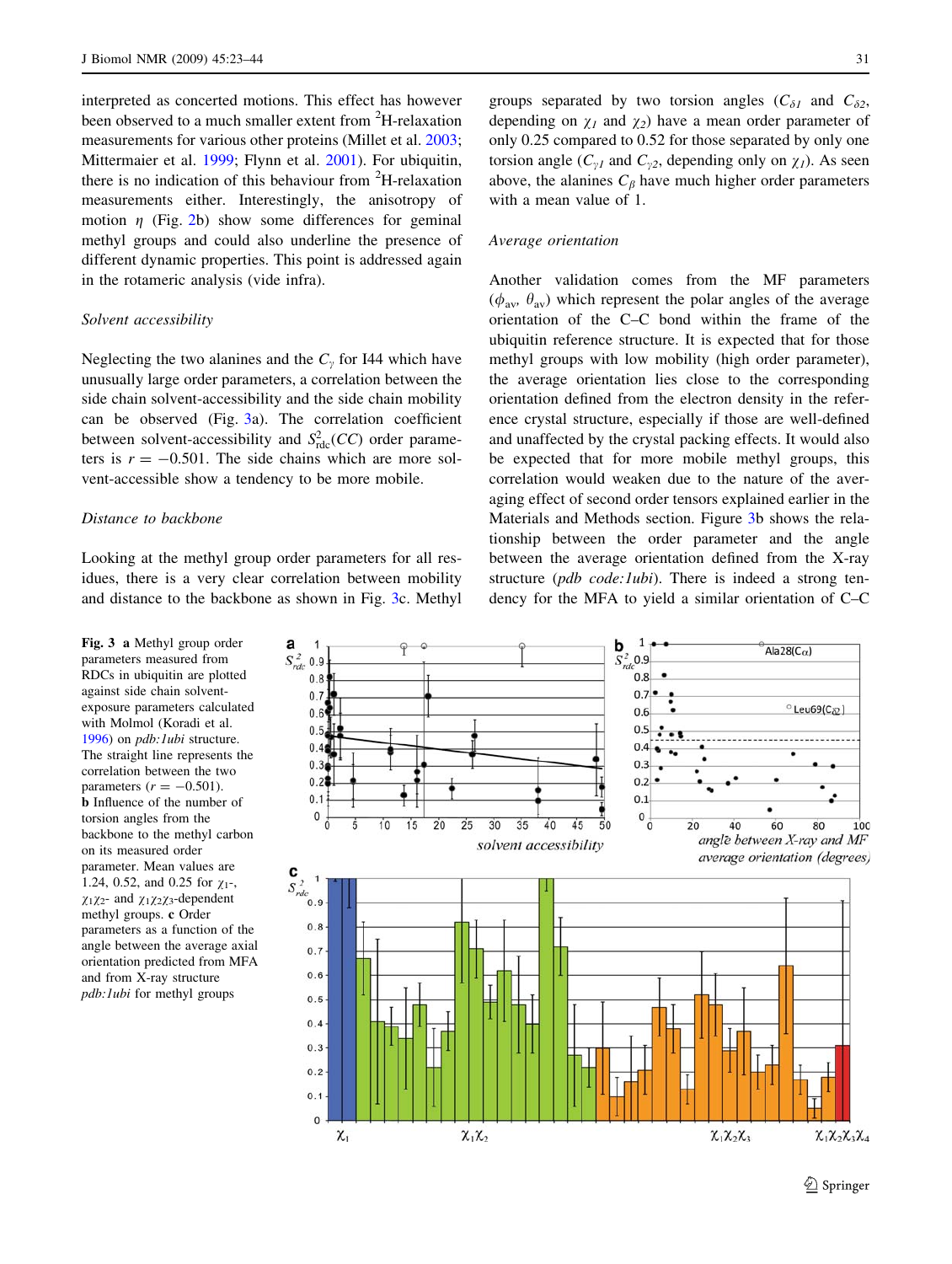bonds relative to the crystal structure for the more rigid methyl groups. Except for A28 and L69, all methyl groups with  $S_{\text{rdc}}^2 > 0.45$  are predicted within 20° of the reference. Conversely, for all other methyl groups with lower order parameter, an even distribution of angles is observed within the allowed range from  $0^{\circ}$  to  $90^{\circ}$ , due to the averaging properties of second order tensors.

## MFA detects important supra- $\tau_c$  motion in the side chains

Previous studies have reported on the dynamics of methyl groups in ubiquitin using different techniques. It is of interest to compare these results with the RDC-based order parameters reported here. It is important, however to highlight the differences between the various approaches with regards to the time scales as well as the conformational space sampled by the methyl group motion.

Order parameters were measured (Lee et al. [1999](#page-20-0)) from <sup>2</sup> H relaxation on selectively <sup>2</sup>H-labeled ubiquitin under conditions very similar to ours in concentration, composition and temperature. As for the RDC-based order parameters, the relaxation-based order parameters,  $S_{LS}^2(CC)$ [subscript LS for Lipari-Szabo, in reference to (Lipari and Szabo [1982](#page-20-0))], reflect motional fluctuations of the methyl axial CC bond relative to an external reference frame, but with the important difference that the time scale sampled by these motions is strictly faster than the correlation time  $(\tau_c)$  of ubiquitin corresponding to about 4 ns. Since RDCbased order parameters are additionally susceptible to the motions over time scales 5–6 orders of magnitude slower than  $\tau_c$ , it is generally expected that the condition:

$$
S_{\text{LS}}^2(\text{CC}) \ge S_{\text{rdc}}^2(\text{CC})\tag{10}
$$

will be respected for every methyl group, in a similar fashion than what has been described for backbone amide groups when comparing relaxation and RDC-dynamics data (Lakomek et al. [2005](#page-20-0), [2006](#page-20-0), [2008a](#page-20-0), [2008b](#page-20-0); Lange et al. [2008](#page-20-0); Meiler et al. [2000,](#page-20-0) [2001\)](#page-20-0). It is however, noteworthy to mention that, whereas the overall scaling  $(S_{\text{overall}}^2)$  of amide order parameters,  $S_{\text{rdc}}^2(\text{NH})$ , strictly depends on the corresponding condition  $(S_{LS}^2(NH)) \ge$  $S<sub>rdc</sub>(NH)$  within the experimental error), no additional scaling is used here for the methyl groups, since the alignment tensor is predetermined from the amide order parameters (which already include this condition).

The relaxation-based order parameters are represented in a correlation plot against the corresponding model-free RDC-based order parameters from our analysis and on a per-residue context in Fig. [4a](#page-10-0) and b. In both figures, for all but a single residue, the condition described by (10) is respected within the error ranges. It can also be appreciated from those figures that the  $S<sub>rdc</sub><sup>2</sup>$  is much smaller than  $S<sub>LS</sub><sup>2</sup>$  for

a large majority of residues. Not surprisingly, this indicates that there are very important additional motions present in the ns–ls time scale, which are invisible to relaxation. The mean and standard deviation for corresponding sets of methyl groups are  $\langle S_{LS}^2({\rm CC}) \rangle \pm \sigma = 0.66 \pm 0.25$  and  $\langle S_{\text{rdc}}^2(\text{CC}) \rangle \pm \sigma = 0.43 \pm 0.25$ . An estimate of the extent  $\langle S_{\text{rdc}}^2(CC) \rangle \pm \sigma = 0.45 \pm 0.25$ . An estimate of the extent<br>of the *supra-* $\tau_c$  order parameters gives  $\langle S_{\text{ns}-\mu s}^2(NH) \rangle =$ <br> $\langle S_{\text{rdc}}^2(CC) \rangle / \langle S_{\mu s}^2(CC) \rangle = 0.69$  indicating that there is of the supra- $\tau_c$  order parameters gives  $\langle S_{\text{ns}-\mu s}^2(\text{NH}) \rangle =$ <br> $\langle S_{\text{rdc}}^2(\text{CC}) \rangle / \langle S_{\text{LS}}^2(\text{CC}) \rangle = 0.69$  indicating that there is almost as much mobility present in the supra- $\tau_c$  as in the sub- $\tau_c$  ranges for methyl groups  $(\langle S_{\text{fs-ns}}^2(\text{CC}) \rangle)$  $\langle S_{LS}^2({CC}) \rangle = 0.66$ . This supra- $\tau_c$  mobility of the methyl groups has much larger amplitude than what was observed for amide groups in the same time window. From a similar comparison, the respective amount of backbone motion in the supra- $\tau_c$  region was observed to be on the order of the *supra-* $\tau_c$  region was observed to be on the order of  $\langle S_{\text{ns}-\mu s}^2(\text{NH}) \rangle = 0.93$  (Lakomek et al. [2008a\)](#page-20-0). Despite these large differences, the order parameters on both scales show a correlation coefficient of  $r = 0.72$ , suggesting that a fair portion of the additional mobility in the supra- $\tau_c$ region can be interpreted mostly as a ''broadening'' of the amplitude of motion.

A simple analytical method was proposed to back-predict methyl group Lipari-Szabo-type  $sub$ - $\tau_c$  order parameters from static protein structures based on the distribution of local contacts around methyl carbons and the number of  $\chi$  angles to the backbone (Ming and Brüschweiler [2004](#page-20-0)). Interestingly, since a similar correlation coefficient is obtained from the back-predicted order parameters, (individual data not shown, correlation coefficient  $r = 0.66$ ), it is reasonable to suppose that this simple local contact model would also apply in the supra- $\tau_c$  time window.

A second set of order parameters,  $S_{SLF}^2$ , comes from solid-state NMR measurements of the dynamic averaging of the  $C_xH$  dipolar couplings, adjacent to a  $C_xC_{\text{met}}$  bond, using separated local field (SLF) methodologies on ubiquitin in microcrystalline form undergoing magic-angle spinning near ambient temperatures (Lorieau and McDermott [2006](#page-20-0)). It is reasonable to expect that the adjacent  $C_xH$  and  $C_xC_{\text{met}}$ bonds would have similar mobility, assuming that concerted motions are not dominant. Despite the important difference in the sample configuration, the averaging of the dipolar couplings in solids or of the residual dipolar couplings in solution is susceptible to motions including the supra- $\tau_c$ (faster than ls for SLF, faster than ms for RDCs). The  $SLF$  generalized order parameters reported as  $|S| =$  $|\langle P_2(\cos\theta)\rangle|$  represents the coefficient of reduction of the corresponding static CH dipolar coupling. For comparison with our order parameters, these coefficient were squared, giving  $|S|^2 = S_{SLF}^2$ .

Figure [4c](#page-10-0) and d show the correlation between methyl groups and the corresponding methine and methylene groups (in the solid state) for which both dynamic parameters were measured using the two different methods.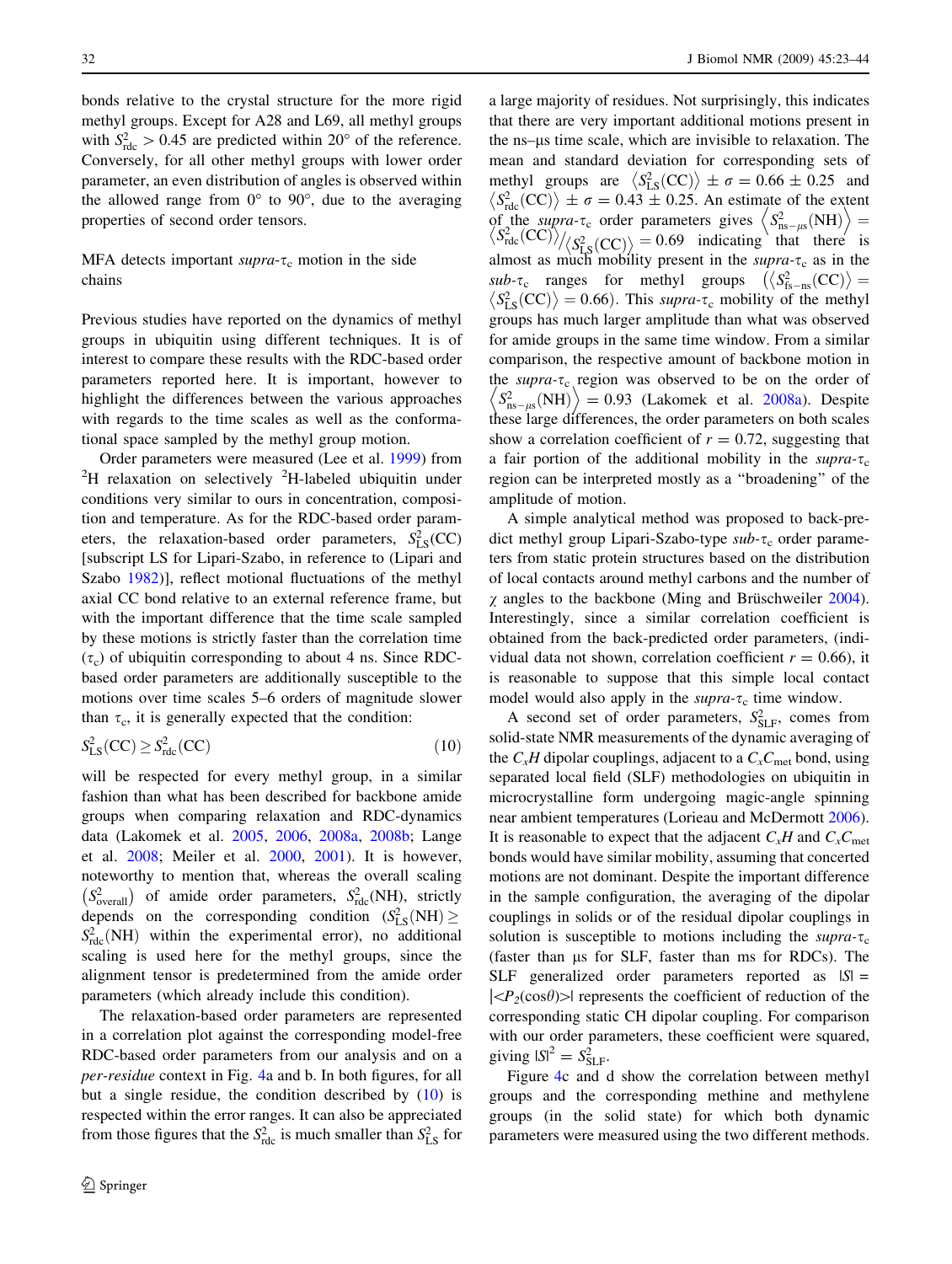<span id="page-10-0"></span>

Fig. 4 Methyl order parameters measured by other methods are plotted against order parameters obtained from RDCs in ubiquitin (a, c, g, e) and against residue position (b, d, f, h) in color  $(S^2_{\text{rdc}}$  are in black). **a,b**  $S_{\text{LS}}^2$  are obtained from <sup>2</sup>H relaxation experiments (Lee et al. [1999](#page-20-0)) and sample motions faster than the correlation time. c,d  $S_{SLF}^2$  are obtained from the  $C_xH$  dipolar splitting reduction for ubiquitin in a microcrystalline form using separated local field experiments by solid-state NMR under magic-angle spinning condition.  $S_{\text{SLF}}^2$  of  $C_xH_x$  are plotted with the  $S_{\text{rdc}}^2$  of  $C_xC_{\text{met}}$ . These values are obtained by squaring the values reported by (Lorieau and McDermott

Whereas agreement for individual residues cannot be expected, we find remarkable concurrence of the overall scale of order parameters for the ensemble of methyl groups. Indeed, we notice a much less pronounced

[2006](#page-20-0)). The time scale sampled also includes the ns–ms range. e,f  $S^2$ obtained from rotameric fitting of  $\chi_1$  based on averaged  $\bar{3}_{\text{JNCy}}$ - and  $\bar{3}_{\text{Jucy}}$ - and  $\bar{3}_{\text{Jucy}}$ - and  $\bar{3}_{\text{Jucy}}$ - and  $\bar{3}_{\text{Jucy}}$ - and  $\bar{3}_{\text{Jucy}}$ - and  $\bar{3}_{\text{Jucy}}$ - and  $\bar{3}_{\text{Jucy}}$ - and  $J_{C'C\gamma}$ -couplings and on CH RDCs according to (Chou et al. [2003](#page-19-0)). These order parameters are based on a finite rotameric jump model and sample dynamics over similar time scales. g,h The same order parameters  $S^2$  are multiplied by  $S^2(NH)_{LS}$  for the same residue  $(i, green)$  and for the following residue  $(i + 1, red)$  to include rapid small-scale fluctuations. The Pearson correlation  $r$  (with  $p$  value) and rmsd fit are also given

tendency for these order parameters to be either larger or smaller. For comparison, whereas the average order parameters measured using relaxation methods is generally parameters measured using retaxation meansus is generally<br>higher  $(\langle S_{LS}^2 \rangle = 0.66)$ , the average order parameters from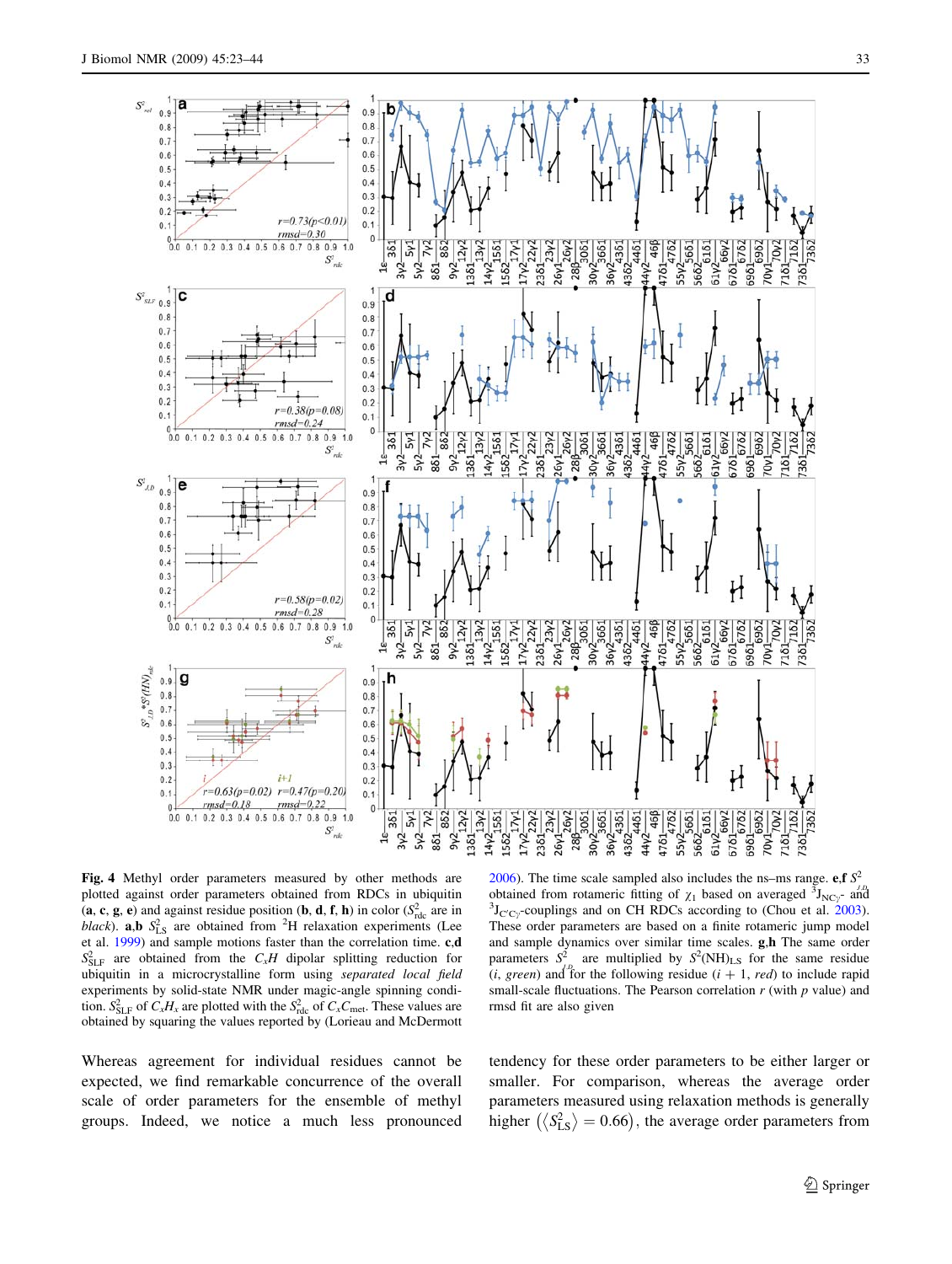SS-NMR are much closer to that of the RDC-based order parameters  $\langle S_{\text{SLF}}^2 \rangle = 0.48 \text{ vs. } \langle S_{\text{rdc}}^2 \rangle = 0.43$ . Furthermore, we see agreement within error ranges for over 61% of the order parameters using SLF. The correlation coefficient  $r$  in this analysis is 0.38 which indicates that there is quite a bit of variation in the differences between the solid-state derived order parameters and the ones derived from our MFA. The rmsd is with 0.24, however, relatively low.

Another relevant set of order parameters,  $S_{J,D}^2$ , available in the literature are those obtained indirectly for methyl groups at position  $C<sub>v</sub>$  using 3-bond J-couplings and a set of RDCs from two alignment media by (Chou et al. [2003](#page-19-0)). From the rotameric angular distributions obtained from grid search protocols, the corresponding order parameters ranges for each residue were back-calculated.  $S_{J,D}^2$  represents the intersecting range between J-coupling- and RDCbased ensembles of rotameric solutions. Since these order parameters sample the same time scales as those presented here, they are expected to fit in the optimal way to the model-free order parameters derived here. Of course, there are differences in the sensitivity of the involved observables to certain motions. For example, the J-coupling averaging is, to a first approximation, only susceptible to axial fluctuation about the  $C_{\alpha}-C_{\beta}$  bond, such as rotameric jumps of the  $\chi_1$  torsion angle. They are insensitive to the orientational fluctuation of the  $C_{\alpha}-C_{\beta}$  axis itself and because of the nature of the Karplus curves, especially around the gauche positions, they are rather insensitive to fast fluctuations around each rotameric equilibrium position. In contrast, RDCs are sensitive to all types of fluctuations as long as the 5-dimensional space is properly represented, owing to sufficiently linearly independent alignment media. Despite these important differences, the overall correlation between these  $S_{J,D}^2$  order parameters and our model-free  $S<sub>rdc</sub><sup>2</sup>$  is rather good with a correlation coefficient of  $r = 0.58$  and an rmsd of 0.28.

Most striking, however, is the observation of  $S_{J,D}^2 > S_{\text{rdc}}^2$ in all available cases as seen in Fig. [4e](#page-10-0), f. The obvious interpretation is that the rotameric jump model only explains part of the mobility experienced by the  $C_{\beta}-C_{\gamma}$ bond. Just like the  $S_{\text{rdc}}^2/S_{\text{LS}}^2$  ratio defines the temporally distinct supra- $\tau_c$  order parameters, the  $S_{\text{rdc}}^2/S_{J,D}^2$  ratio could define a geometrically distinct libration order parameter around the equilibrium positions. For instance,  $130(C_{\gamma l})$  is predicted to mostly sample a single rotamer with the gauche<sup>-</sup> rotamer dominating the  $\chi_l$  distribution, based on  $S_{J,D}^2 = 0.86$ . This same methyl group is however, quite mobile based on  $S_{\text{rdc}}^2$  (0.48  $\pm$  0.20). Interestingly, the backbone at that position over the same time scale is relatively flexible based on  $S_{LS}^2$  (NH) = 0.78, which would suggest that some of the mobility would be due to ''wobbling" of the  $C_{\alpha}-C_{\beta}$  bond with the backbone. Nevertheless, for other residues where the  $C<sub>y</sub>$  undergo significant

rotameric interconversions,  $S_{J,D}^2$  is exquisitely sensitive to supra- $\tau_c$  motions. Notably, the  $S^2_{J,D}$  were significantly lower than the  $S_{LS}^2$  (CC) for several residues in the first pair of ubiquitin's anti-parallel  $\beta$ -strand, indicating that rotameric averaging on a time scale slower than the rotational correlation time is taking place.

Despite already good agreement, we could improve the correlation between the two independently determined order parameters even further in the following way: We multiplied the rotamer-based order parameter  $S^2_{J,D}(\text{CC}_i)$ with a local backbone order parameter,  $S_{LS}^2(NH_i)$  or  $S_{LS}^2(NH_{i+1})$ , representing small-scale rapid fluctuation (compare Fig. [4g](#page-10-0), h). Slightly better agreement is obtained using the following  $NH_{i+1}$  order parameters (Fig. [4g](#page-10-0), h, residue  $i + 1$ , red, rmsd = 0.18 and  $r = 0.63$ ) compared to those from the previous  $NH_i$  (Fig. [4g](#page-10-0), h, residue i, green, rmsd = 0.22 and  $r = 0.47$ ). This result indicates that both rotameric sampling and fast small-scale libration around equilibrium positions generally have an important contribution to the overall mobility of the CC<sub>met</sub> bond. With this correction of the  $S^2_{J,D}(CC_i)$  order parameters, they fit with the largest correlation coefficient  $r$  and the smallest rmsd to the order parameters derived from our MFA.

Correlation between  $S^2_{\text{rdc}}(CC)$  and  $S^2_{\text{rdc}}(NH)$ 

Extending the investigation of side chains dynamics to the  $supra-\tau_c$  time windows reveals substantial additional mobility slower than  $\tau_c$ , which is likely to be composed of rotameric jumps around torsion angles and of small-scale rapid fluctuations around equilibrium positions. Whereas the mechanism underlying these motions is too complex to decipher with the approach used in this study, it would be intriguing to study whether these substantial movements might have an effect on the motions at the level of the backbone, especially considering that the important rearrangements associated with rotameric jumps may require local structural accommodations even from the backbone. Mechanisms of such transfer of motion have already been suggested and applied to improve side chain conformational variability models (Davis et al. [2006](#page-19-0); Friedland et al. [2008](#page-19-0)).

Recently, a tendency was observed that residues with solvent exposed side chains appear more mobile in protein backbone. A transfer of motion from the side chains to the protein backbone had already been hypothesized (Lakomek et al. [2005](#page-20-0)). Due to the lack of dynamic information for the side chains, conclusions were based on the assumption that solvent-exposed side chains were more mobile than those in the core of the protein. Now that direct experimental information about side chain dynamics in a time window from pico- to milliseconds becomes available, it is of interest to investigate whether there is a direct correlation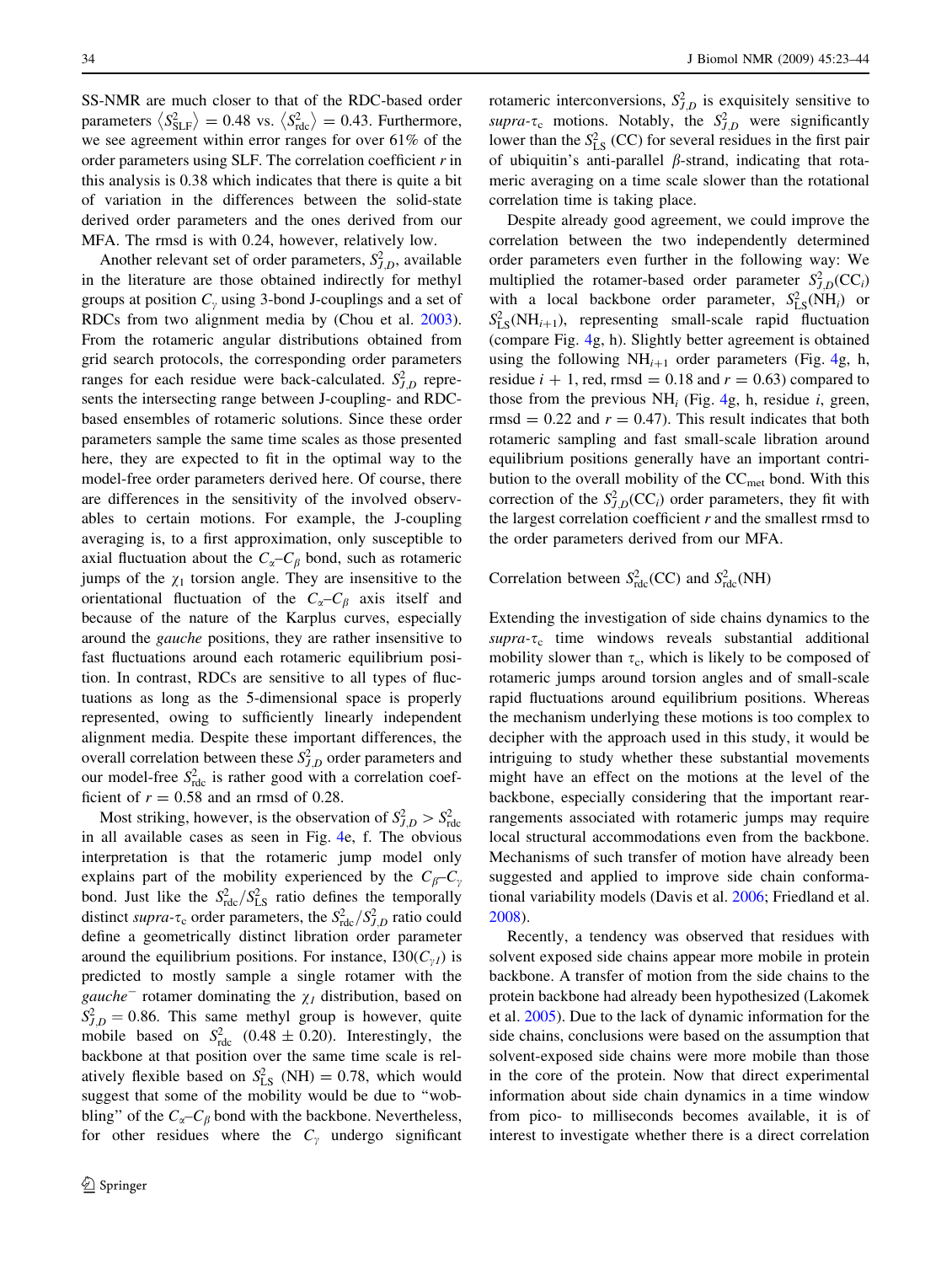Fig. 5 Correlation of RDCbased order parameters from side chains at residue position *i* from methyl  $C_{\gamma}$  (full circles) and  $C_{\delta}$  (open circles) with RDC-based backbone NH order parameters at the corresponding i and  $i + 1$  positions taken from (Lakomek et al. [2008a\)](#page-20-0). Short and long dashed lines correspond to the linear function fitting for  $C_v$  and  $C_\delta$  order parameters



Table 2 Pearson correlation coefficient of side chain and backbone order parameters over various time scales

| Time scale | Order parameters                               | $S^2(NH_i)^{a,b}$ | No. of data | $S^2(NH_{i+1})^{a,b}$ | No. of data |
|------------|------------------------------------------------|-------------------|-------------|-----------------------|-------------|
| $fs - ms$  | $S^2_{\text{rdc}}(CC_i)$                       | 0.49(0.006)       | 30          | 0.34(0.07)            | 29          |
|            | $S^2_{\text{rdc}}(CC\gamma_i)$                 | 0.50(0.06)        | 15          | 0.19(0.52)            | 13          |
|            | $S^2_{\text{rdc}}(CC\delta_i)$                 | 0.46(0.11)        | 13          | 0.26(0.37)            | 14          |
| $fs-ns$    | $S_{\text{fs}-\text{ns}}^2(\text{CC}_i)$       | 0.60(0.003)       | 23          | 0.41(0.06)            | 22          |
|            | $S_{\text{fs}-\text{ns}}^2(\text{CC}\gamma_i)$ | $-0.17(0.58)$     | 13          | 0.36(0.33)            | 9           |
|            | $S_{fs-ns}^2(CC\delta_i)$                      | 0.76(0.02)        | 9           | 0.48(0.10)            | 13          |

<sup>a</sup> Number in brackets is the null-hypothesis  $p$ -value

 $<sup>b</sup>$  Only correlations in bold are considered significant. All the others (in italic) are not significant</sup>

between the order parameters of the methyl groups and those of the backbone amides to which they are directly bonded.

In Figure 5a and b, the order parameters of methyl groups are plotted against the order parameters of the same (i) and of the following  $(i + 1)$  NH group over different time scales and the linear correlation coefficients are summarized in Table 2. For pairs of values where the correlation is deemed "significant" based on *p*-values smaller than 0.1 (probability that this correlation would occur by chance, in brackets), a few observation can be made. On all time scales,  $S^2(CC_i)$  show better correlation with  $S^2(NH_i)$  than with  $S^2(NH_{i+1})$ . This is the case for fs-ms dynamics with Pearson coefficients of  $r_i = 0.49$  and  $r_{i+1} = 0.34$ , as well as for fs-ns dynamics  $r_i^{\text{sub}} = 0.60$  and  $r_{i+1}^{\text{sub}} = 0.41$ . These numbers show that a possible mechanism of transfer of motion from the side chain to the backbone is more prevalent from the side chain to the amide group of the same residue than to the next one as has been postulated earlier (Lakomek et al. [2005\)](#page-20-0).

When classifying the data according to the distance of the methyl group to the backbone, it seems that the order parameters at the  $C_v$  methyl show practically the same correlations to the amide motion on the same residue as the  $C_{\delta}$  methyl groups (e.g.,  $r_i(\gamma) = 0.50$  vs.  $r_i(\delta) = 0.46$ ). The

slope of the linear correlation is, however, roughly twice for  $C_{\delta}$  compared to  $C_{\gamma}$ , indicating that the methyl group motion transfer are significantly dampened through the degrees of freedom of the linear side chain.

When comparing the correlation of motion between side chains and backbone for the fast (ps to ns) to the full (ps to ms) time window detected by RDCs a better correlation from faster motions is obtained. This suggests that the major contribution of this transfer already occurs at timescales faster than the correlation time  $(\tau_c)$ . These findings encourage further investigations of a possible transfer mechanism of motion from the side chains to the protein backbone.

## Correlation between MFA and dynamic ensembles

In recent years, a number of independent computational ensembles have been calculated to fulfill both structural restraints and dynamical information (Clore and Schwieters [2004,](#page-19-0) [2006](#page-19-0); Markwick et al. [2007;](#page-20-0) Lindorff-Larsen et al. [2005;](#page-20-0) Richter et al. [2007;](#page-20-0) Lange et al. [2008;](#page-20-0) Friedland et al. [2009\)](#page-19-0). From a number of available ubiquitin ensembles, we have back-calculated the average spherical harmonics and related MF parameters and compared them to the new data presented in this study. Thus, further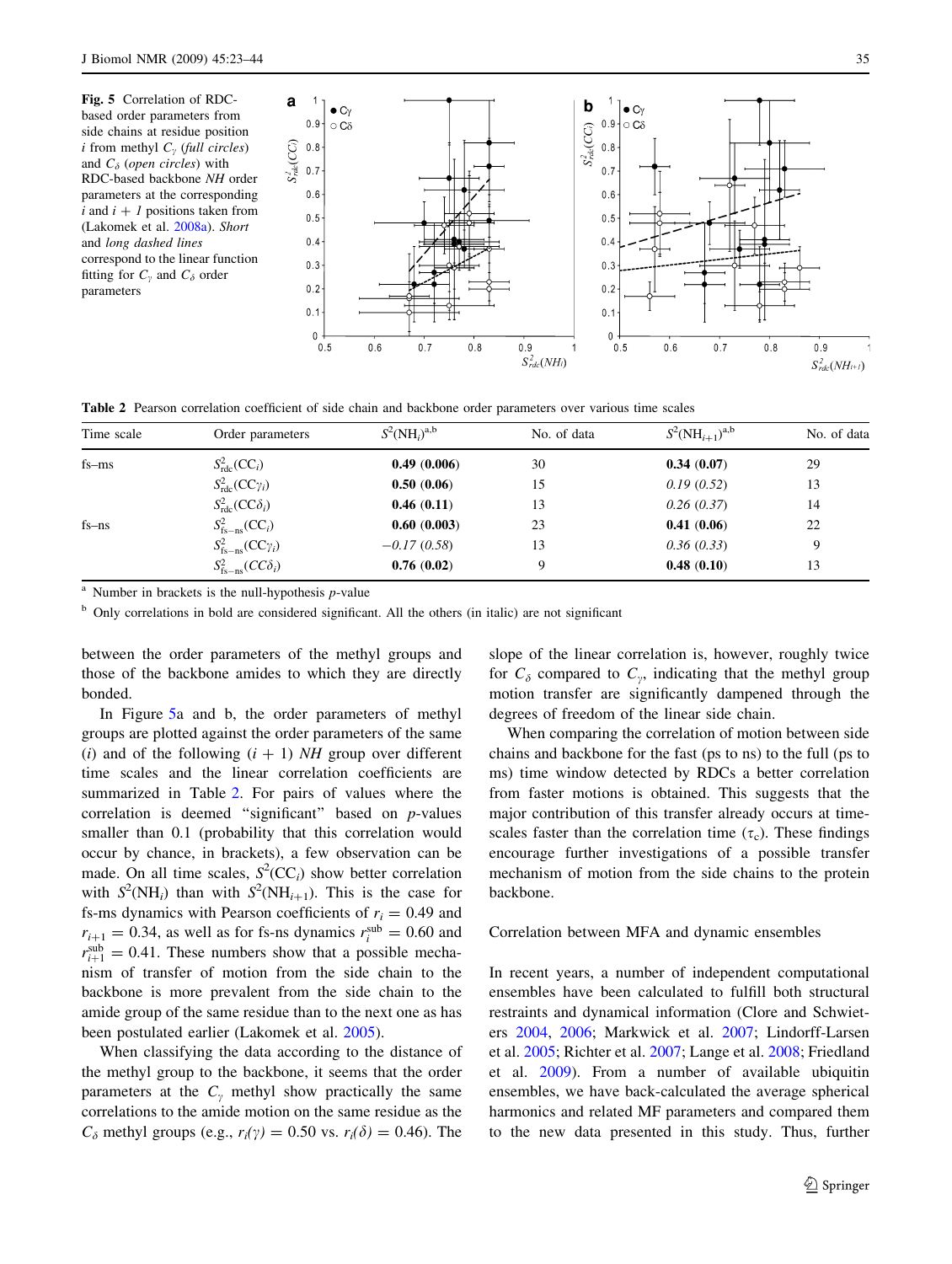| <b>PDB</b>              | Number of<br>conformers | Positional rmsd of all methyl<br>group carbons | $Av \pm st$ dev order<br>parameter | Pearson correlation<br>$()$ | rmsd<br>$()$ | References                       |
|-------------------------|-------------------------|------------------------------------------------|------------------------------------|-----------------------------|--------------|----------------------------------|
| 1d3z                    | 10                      | $0.54 \pm 0.23$ Å                              | $0.87 \pm 0.19$                    | 0.8379                      | 0.0758       | Cornilescu et al.<br>(1998)      |
| lxqq                    | 128                     | $1.76 \pm 0.32$ Å                              | $0.59 \pm 0.27$                    | 0.8497                      | 0.0597       | Lindorff-Larsen et al.<br>(2005) |
| 2nr2                    | 144                     | $1.43 \pm 0.24$ Å                              | $0.66 \pm 0.21$                    | 0.8748                      | 0.0588       | Richter et al. $(2007)$          |
| 2k39                    | 116                     | $2.28 \pm 0.43$ Å                              | $0.45 \pm 0.29$                    | 0.8568                      | 0.0496       | Lange et al. $(2008)$            |
| $\langle \star \rangle$ | 50                      | $1.77 \pm 0.28$ Å                              | $0.59 \pm 0.26$                    | 0.8092                      | 0.0648       | Friedland et al.<br>(2009)       |

Table 3 Conformational heterogeneity for methyl groups from the average structure and dynamic ensembles of ubiquitin and correlation with RDC-derived average spherical harmonics

Fig. 6 Order parameters plotted against residue position as back-calculated from different structural ensembles (blue: 1d3z, green: 2nr2, yellow: 1xqq, red: 2k39, cyan: ''backrub''-ensemble (brub), black: MFA)



insight into the conformations adopted by the side chains, especially in the ns-ms time scale can be obtained. Data for the ensembles of structures used here are presented in the Table 3.

Figure 6 displays a per-residue comparison of the order parameters from the highly restrained lowest-energy average NMR structures  $(\rho db: 1d3z)$ , from the three dynamically-refined ensembles  $(\rho db:1xqq, 2nr2 \text{ and } 2k39)$  and from the "Backrub"-generated ensembles ("brub") with those obtained from the MFA. While the  $pdb:1d3z$  structure can be considered as a good approximation for the average structure in solution for the backbone (Cornilescu et al. [1998](#page-19-0)), our results indicate that a single structure representation is not appropriate to describe the large amplitude side chain motions observed for ubiquitin. Not surprisingly, all the order parameters for this ensemble are larger than those from the MFA. Accordingly, the fit of the back-calculated order parameters with the experimental

<sup>2</sup> Springer

ones is the worst, both in terms of correlation factor  $(r)$  as well as rmsd as shown in Table 3.

In comparison, the dynamic ensembles *pdb*: *lxqq* and pdb:2nr2 show a much higher level of conformational heterogeneity, by virtue of their refinement against not only backbone but also side chain (methyl group) relaxationbased order parameters. However, as discussed previously, these order parameters are insensitive to supra- $\tau_c$  motion. Predictably, the back-calculated order parameters from these ensembles do not reproduce very well those acquired from RDCs, which are smaller for the large majority of From RDCs, which are smaller for the large majority of residues. The average order parameters  $\langle S^2_{1xqq} (CC) \rangle$ residues. The average order parameters  $\langle S_{1xqq}^2(CC) \rangle = 0.58$  ( $\sigma = 0.27$ ) and  $\langle S_{2q2}^2(CC) \rangle = 0.66$  ( $\sigma = 0.27$ ) are both significantly larger than the average from the MFA  $\left[\langle S_{\text{rdc}}^2CC \rangle = 0.43 \ (\sigma = 0.25) \right]$ . Agreement within error ranges only occur in 33% of the cases.

The *EROS* ensemble (*pdb:2k39*) is also a dynamically refined structure, with the important difference that the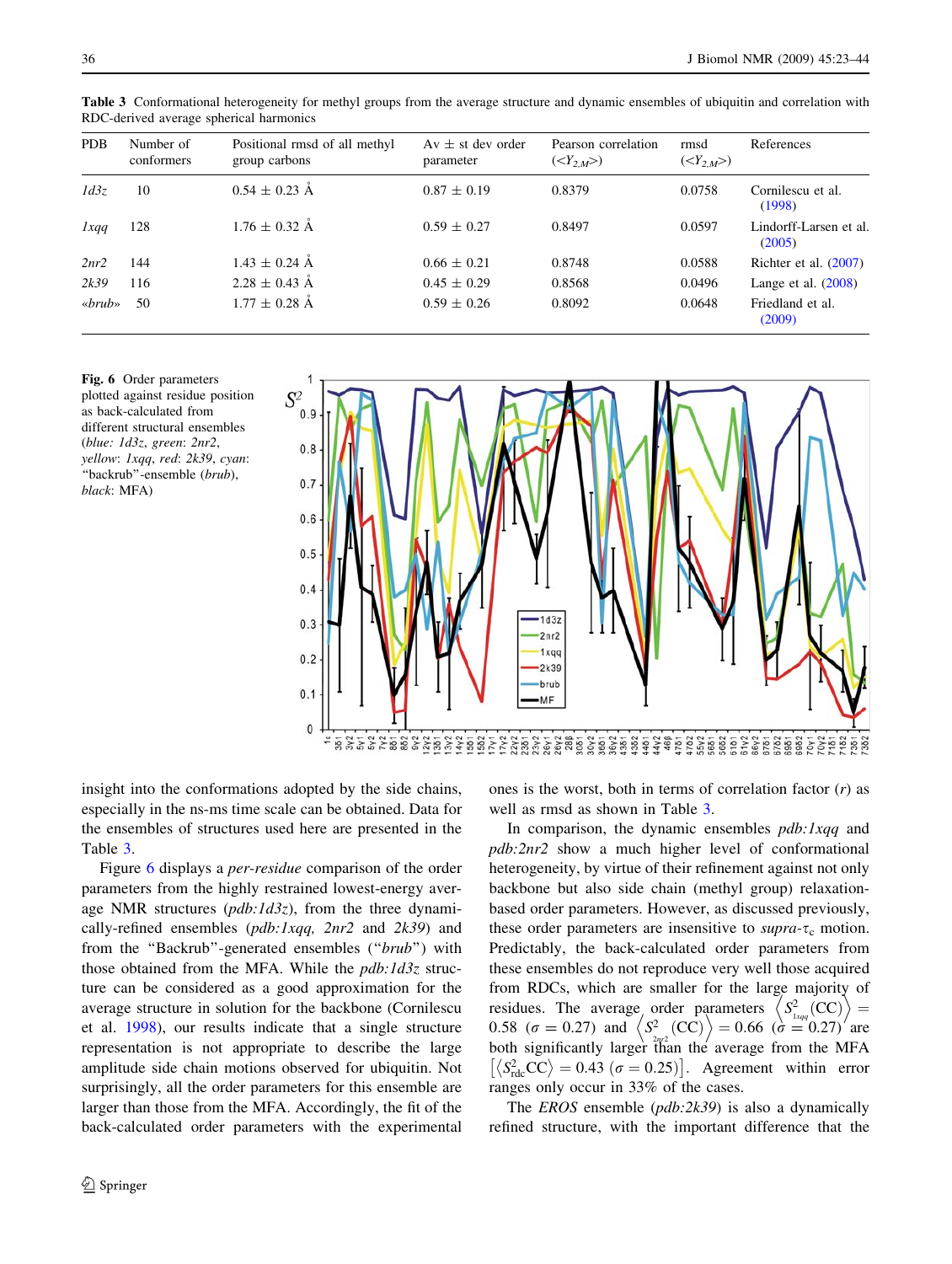ensemble refinement is not performed against order parameters but rather against orientational restraints provided from RDCs (including backbone  $D<sub>NH</sub>$  and methyl group  $D_{CC}$ ). As a consequence, it is anticipated that the conformational heterogeneity present in the ensemble reflect fluctuations over a wider time scale (fs-ms).

Of the five ensembles, the  $pdb$ :  $2k39$  boasts together with pdb:1xqq the best correlation (Pearson correlation  $r = 0.857$ ) and by quite a big margin the best overall agreement (rmsd =  $0.0496$ ) with the MFA results. The agreement (rmsa = 0.0496) with the MFA results. In<br>average order parameter  $\left| \left\langle S_{_{2k39}}^{2}(CC) \right\rangle = 0.45 \left( \sigma = 0.29 \right) \right|$ is almost identical to the average from the MFA. Agreement is present in 66% of the residues measured. Despite the high fluidity reproduced in the Lipari-Szabo-based dynamic ensembles, this supports that there is a large amount of motion that is not sampled by relaxation techniques because it occurs in the ns-ms time scale.

The "Backrub"-generated ensemble (brub) is an ensemble of ubiquitin structures in solution that is created by sampling conformational space without experimental information using the ''Backrub'' motions, inspired by alternative conformations observed in sub-Angstrom resolution crystal structures (Davis et al. [2006](#page-19-0)). An ensemble of 50 Backrub-generated structures was selected to optimize agreement with 23 datasets of NH backbone RDCs for ubiquitin (PDB entry pending; Friedland et al. [2009](#page-19-0)). As opposed to the other ensembles, the methyl group RDCs were not used as restraints to generate the brub ensemble. The ensemble represents therefore an intermediate between  $1d3z$  which has not been optimized to match conformational averaging seen by RDCs and 2k39 where backbone and side chain RDCs were utilized. Accordingly, the brub ensemble demonstrates an average methyl group order parameter of 0.59 that resides between the ones reported for  $1d3z$  and  $2k39$  (Table [4](#page-15-0)). Interestingly, the rmsd to the RDC-derived average spherical harmonics is also reduced with respect to  $1d3z$ but elevated when compared to 2k39.

Side chain coordinates within the brub ensemble are constructed using a rotamer library (Dunbrack and Karplus [1993\)](#page-19-0). The improved agreement of RDC-derived average spherical harmonics when compared to  $1d3z$  is therefore triggered by accurate representation of backbone conformational averaging that is propagated to the side chains. Thus, an accurate representation of backbone dynamics induces an improved but imperfect representation of side chain conformational averaging in the brub ensemble. This result supports the notion that backbone and side chain motions are coupled and therefore correlated. The accuracy of conformational averaging in side chains of the brub ensemble would benefit from a rotamer selection protocol that optimizes agreement with methyl group RDCs.

Rotameric analysis: evidence for internal concerted motions

Following in the steps of (Chou and Bax [2001](#page-19-0); Mittermaier and Kay [2001\)](#page-20-0), we address the question whether it is possible to model the mobility of side chain methyl groups based on RDC data. The MFA can provide in principle a detailed description of the side chain mobility with the five independent terms contained in the average spherical harmonics. Side chains with 2 methyl groups (Val, Ile, Leu) contain ten unique parameters to describe the intricate mobility occurring on a time scale faster than ms. For individual side chains pointing inside the hydrophobic core of the protein where motion is restricted, it would be interesting to try to describe the complex side chain fluctuations and decipher internal concerted motions, i.e., correlated rearrangements around consecutive torsion angles.

To this end, we chose several residues, for which MFA data were available with comparatively small experimental errors for both their methyl groups ( $C_{\gamma I}$  and  $C_{\gamma 2}$  for valines,  $C_{\gamma 2}$  and  $C_{\delta 1}$  for isoleucines and  $C_{\delta 1}$  and  $C_{\delta 2}$  for leucines), each acting as individual probes directly on the  $\chi_1$  or  $\chi_2$ angles. To model these side chain motions, we assume that their mechanism is dominated by rotameric jumps and fast libration fluctuation around equilibrium positions. As described in the Materials and Methods section, a grid search was performed on all population factors  $p$  representing the occupancy of each of the three (Val) or nine (Ile, Leu) possible combinations of ideal [gauche<sup>+</sup> (60°), *trans* (180°), *gauche*<sup>-</sup> (-60°)] rotameric pairs for  $\chi_1$  (V, I, L) and  $\chi_2$  (I, L). In addition, we include isotropic order parameter terms,  $S_{\tau}^2$  and  $S_{\tau}^2$ , to account for small scale fluctuations around each  $\chi$  angle. Table [4](#page-15-0) lists the average results for all solutions within 10% of the overall minimum of the squared sum of difference [ssd, ([9\)](#page-5-0)] of the grid search and compares them to the statistics from different ensembles.

Figure [7](#page-18-0) models the result of the grid search. For the MFA-based model, we generated 200 structures satisfying the relative rotamer populations and represented the overall isotropic order parameter as a normal distribution of deviations around each of the  $\gamma$  angles. The figure gives a sense of how the RDC-based MFA data can roughly reproduce the same dominant rotameric conformations as those present in the different ensembles for all types of residues. Furthermore, the majority of missing rotamers in the ensembles are also excluded or very rare in the results of the grid search. This result is quite remarkable considering that the ensemble conformations are largely driven by distance and J-coupling restraints as well as hydrophobic packing energy during minimization, whereas the MFA models are purely and uniquely based on orientation restraints.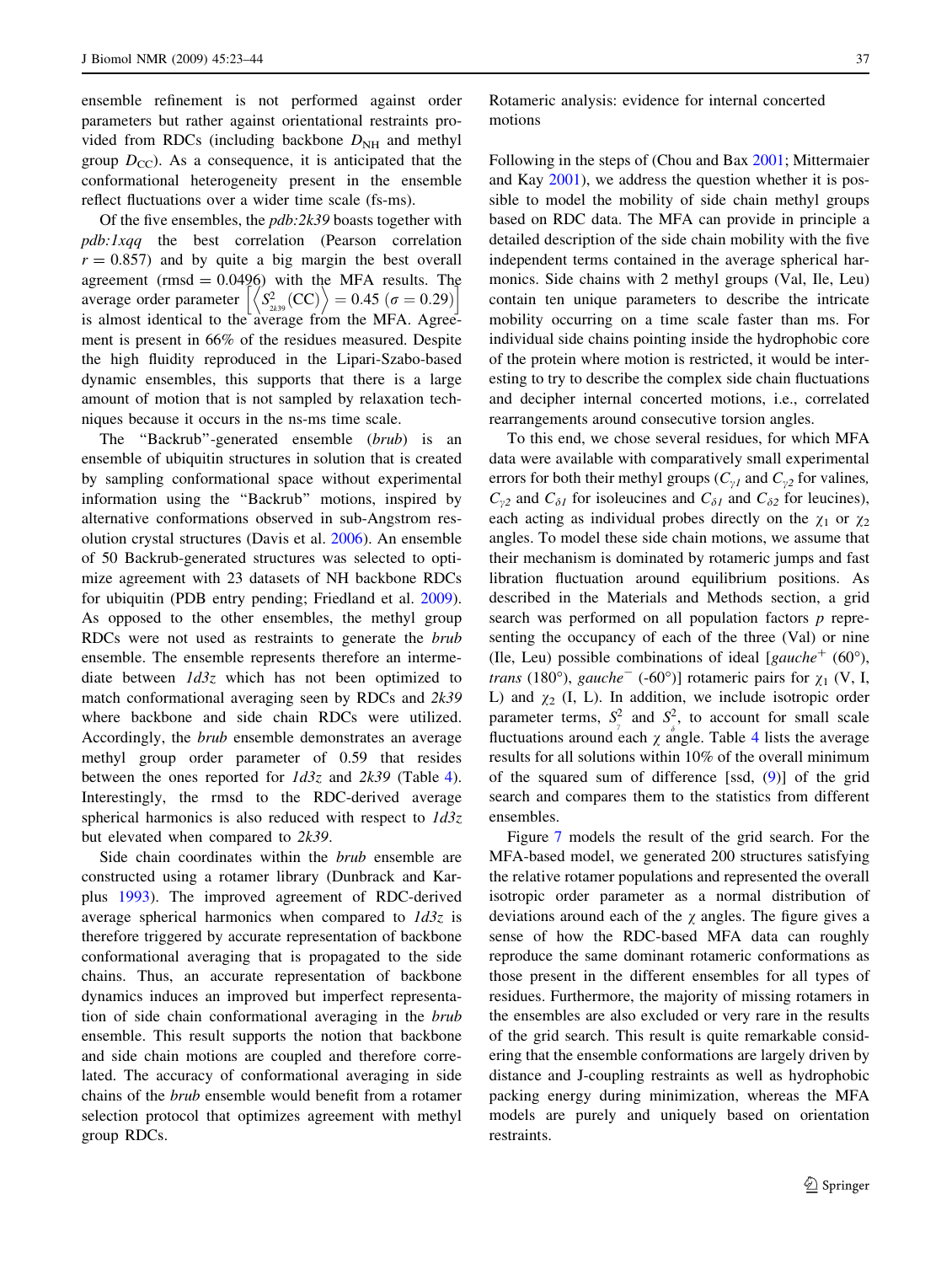<span id="page-15-0"></span>Table 4 Ideal rotamer populations derived from the grid search against RDC-based average spherical harmonics and comparison to rotamer statistics from three dynamic ensembles, the backrub ensemble and the rotameric fitting to J-couplings

|                                                                                        | $lxqq^a$         | $2nr2^b$         | $2k39^{\circ}$   | brub <sup>d</sup> | $J^{\rm e}$              | MFA <sup>f</sup> |
|----------------------------------------------------------------------------------------|------------------|------------------|------------------|-------------------|--------------------------|------------------|
| ${\it V5}$                                                                             |                  |                  |                  |                   |                          |                  |
| $p_{1\mathrm{g}^+}$                                                                    | $\boldsymbol{0}$ | $\boldsymbol{0}$ | 0.04             | $\boldsymbol{0}$  | $0.02\,$                 | 0.09(0.04)       |
| $p_{\rm 1tr}$                                                                          | $\mathbf{1}$     | $\mathbf{1}$     | $0.88\,$         | $\mathbf{1}$      | 0.92                     | 0.70(0.03)       |
| $p_{\rm 1g^-}$                                                                         | $\boldsymbol{0}$ | $\boldsymbol{0}$ | $0.08\,$         | $\boldsymbol{0}$  | $0.06\,$                 | 0.21(0.04)       |
| $S^2_\gamma$                                                                           |                  |                  |                  |                   |                          | $0.88~(0)^g$     |
| ssd                                                                                    |                  |                  |                  |                   |                          | 0.037            |
| $I3$                                                                                   |                  |                  |                  |                   |                          |                  |
| $p_{1\mathrm{g}^+}$                                                                    | $\mathbf{1}$     | $\mathbf{1}$     | $\mathbf{1}$     | $0.78\,$          | 0.47                     | 0.84(0.05)       |
| $p_{\rm 1tr}$                                                                          | $\boldsymbol{0}$ | $\boldsymbol{0}$ | $\boldsymbol{0}$ | 0.22              | 0.21                     | 0(0)             |
| $p_{\rm 1g^-}$                                                                         | $\boldsymbol{0}$ | $\boldsymbol{0}$ | $\boldsymbol{0}$ | $\boldsymbol{0}$  | 0.32                     | 0.16(0.05)       |
| $p_{2\mathsf g^+ \mathsf 1\mathsf g^+}$                                                | $0.06\,$         | $0.01\,$         | 0.06             | 0.05              | $\overline{\phantom{0}}$ | 0.38(0.06)       |
| $p_{\rm 2tr 1g^+}$                                                                     | 0.94             | 0.99             | 0.94             | 0.95              |                          | 0.48(0.06)       |
| $p_{2\mathsf g^- 1\mathsf g^+}$                                                        | $\boldsymbol{0}$ | $\boldsymbol{0}$ | $\boldsymbol{0}$ | $\boldsymbol{0}$  |                          | 0.14(0.05)       |
| $p_{\rm 2g^+ 1tr}$                                                                     |                  |                  |                  | $\boldsymbol{0}$  |                          |                  |
| $p_{2tr 1tr}$                                                                          |                  |                  |                  | 1                 |                          |                  |
| $p_{\rm 2g^- 1tr}$                                                                     |                  |                  |                  | $\boldsymbol{0}$  |                          |                  |
| $p_{2g+ 1g^-}$                                                                         |                  |                  |                  |                   |                          | 0.08(0.09)       |
| $p_{\rm 2tr 1g^-}$                                                                     |                  |                  |                  |                   |                          | 0.06(0.09)       |
| $p_{\rm 2g^- 1g^-}$                                                                    |                  |                  |                  |                   |                          | 0.86(0.10)       |
| $S^2_\gamma$<br>$S^2_\delta$                                                           |                  |                  |                  |                   |                          | $0.96~(0.03)^g$  |
|                                                                                        |                  |                  |                  |                   |                          | $0.75(0.03)^{g}$ |
| ssd                                                                                    |                  |                  |                  |                   |                          | 0.072            |
| 144                                                                                    |                  |                  |                  |                   |                          |                  |
| $p_{1\mathrm{g}^+}$                                                                    | $0.05\,$         | $\boldsymbol{0}$ | 0.05             | $\boldsymbol{0}$  | 0.03                     | $\pmb{0}$        |
| $p_{\rm 1tr}$                                                                          | $0.02\,$         | $\boldsymbol{0}$ | $0.07\,$         | $\boldsymbol{0}$  | 0.06                     | 0.10(0.0)        |
| $p_{\rm 1g^-}$                                                                         | 0.94             | 1                | $0.88\,$         | 1                 | 0.91                     | 0.90(0.0)        |
| $p_{2\mathsf g^+ \mathsf 1\mathsf g^+}$                                                | $\boldsymbol{0}$ |                  | $\boldsymbol{0}$ |                   |                          |                  |
| $p_{\rm 2tr 1g^+}$                                                                     | 1                |                  | 1                |                   |                          |                  |
| $p_{2g^- 1g^+}$                                                                        | $\boldsymbol{0}$ |                  | $\boldsymbol{0}$ |                   |                          |                  |
| $p_{2\mathsf g^+ \mathsf{1tr}}$                                                        | $0.5\,$          |                  | $\boldsymbol{0}$ |                   |                          | 0.18(0.17)       |
| $p_{\rm 2tr 1tr}$                                                                      | $0.5\,$          |                  | 0.63             |                   |                          | 0.16(0.17)       |
| $p_{\rm 2g^- 1tr}$                                                                     | $\boldsymbol{0}$ |                  | $0.38\,$         | -                 |                          | 0.66(0.20)       |
| $p_{2\mathsf g^+ \mathsf 1\mathsf g^-}$                                                | $\boldsymbol{0}$ | $0.02\,$         | $0.08\,$         | 0.04              |                          | 0.03(0.04)       |
| $p_{\rm 2tr 1g^-}$                                                                     | 0.45             | 0.43             | 0.59             | 0.60              |                          | 0.46(0.05)       |
|                                                                                        | $0.55\,$         | 0.55             | 0.33             | $0.36\,$          |                          | $0.51\ (0.05)$   |
| $\begin{array}{l} p_{2\text{g}^- 1\text{g}^-} \\ S_\gamma^2 \\ S_\delta^2 \end{array}$ |                  |                  |                  |                   |                          | $0.76~(0.01)^8$  |
|                                                                                        |                  |                  |                  |                   |                          | 0.70(0)          |
| ssd<br>$L8\,$                                                                          |                  |                  |                  |                   |                          | 0.047            |
| $p_{1\mathrm{g}^+}$                                                                    | $\boldsymbol{0}$ | $\boldsymbol{0}$ | $0.18\,$         | $\boldsymbol{0}$  |                          | 0.15(0.06)       |
| $p_{\rm 1tr}$                                                                          | 0.66             | $0.4\,$          | $0.28\,$         | $\boldsymbol{0}$  |                          | 0.40(0.08)       |
| $p_{\rm 1g^-}$                                                                         | 0.34             | $0.6\,$          | 0.54             | 1                 |                          | 0.44(0.06)       |
| $p_{2\mathsf g^+ \mathsf 1\mathsf g^+}$                                                |                  | -                | 0.33             |                   |                          | 0.37(0.19)       |
|                                                                                        |                  |                  | $0.52\,$         |                   |                          | 0.12(0.12)       |
| $p_{2\text{tr}   1 \text{g}^+}$<br>$p_{2\mathsf g^- 1\mathsf g^+}$                     |                  |                  | 0.14             |                   |                          | 0.52(0.15)       |
| $p_{2g+ 1tr}$                                                                          | $0.92\,$         | $0.98\,$         | $0.5\,$          |                   |                          | 0.42(0.06)       |
| $p_{\rm 2tr 1tr}$                                                                      | $0.08\,$         | $0.02\,$         | 0.16             |                   |                          | 0.03(0.05)       |
| $p_{\rm 2g^- 1tr}$                                                                     | $\boldsymbol{0}$ | $\boldsymbol{0}$ | 0.34             |                   |                          | 0.54(0.06)       |
|                                                                                        |                  |                  |                  |                   |                          |                  |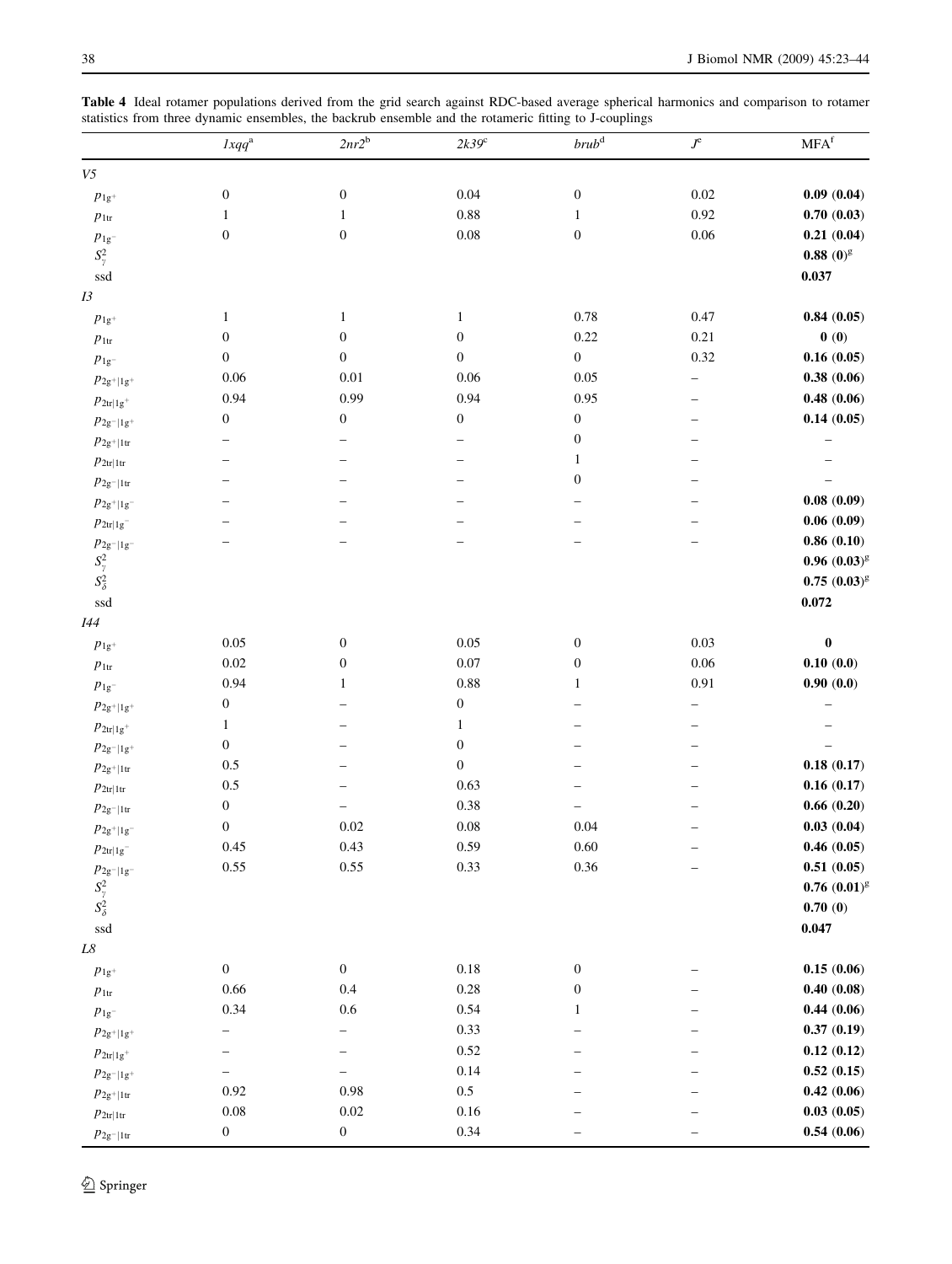|                                         | $lxqq^a$         | $2nr2^b$         | $2k39^{\circ}$   | $brub^{\rm d}$   | $J^{\rm e}$              | $\mathbf{MFA}^\mathrm{f}$ |
|-----------------------------------------|------------------|------------------|------------------|------------------|--------------------------|---------------------------|
| $p_{2g+ 1g^-}$                          | $0.07\,$         | $\boldsymbol{0}$ | $0.17\,$         | 0.24             | $\overline{\phantom{0}}$ | 0.03(0.04)                |
| $p_{\rm 2tr 1g^-}$                      | 0.93             | 0.99             | 0.68             | 0.76             |                          | 0.68(0.06)                |
| $p_{2\mathrm{g}^- 1\mathrm{g}^-}$       | $\boldsymbol{0}$ | $0.01\,$         | 0.14             | $\boldsymbol{0}$ |                          | 0.30(0.04)                |
|                                         |                  |                  |                  |                  |                          | $1^{\rm h}$               |
| $S^2_\gamma$<br>$S^2_\delta$            |                  |                  |                  |                  |                          | 0.78(0.14)                |
| ssd                                     |                  |                  |                  |                  |                          | 0.021                     |
| $V\!70$                                 |                  |                  |                  |                  |                          |                           |
| $p_{1\mathrm{g}^+}$                     | $\boldsymbol{0}$ | $\boldsymbol{0}$ | 0.04             | $\boldsymbol{0}$ | $0.02\,$                 | 0.09(0.04)                |
| $p_{\rm 1tr}$                           | $\mathbf{1}$     | $\mathbf{1}$     | $0.88\,$         | $\mathbf{1}$     | 0.92                     | 0.70(0.03)                |
| $p_{\rm 1g^-}$                          | $\boldsymbol{0}$ | $\boldsymbol{0}$ | $0.08\,$         | $\boldsymbol{0}$ | 0.06                     | 0.21(0.04)                |
| $S^2_\gamma$                            |                  |                  |                  |                  |                          | $0.88~(0)^\mathrm{g}$     |
| ssd                                     |                  |                  |                  |                  |                          | 0.037                     |
| 136                                     |                  |                  |                  |                  |                          |                           |
| $p_{1\mathrm{g}^+}$                     | $\boldsymbol{0}$ | $\boldsymbol{0}$ | $0.04\,$         | $\boldsymbol{0}$ | $\boldsymbol{0}$         | $\boldsymbol{0}$          |
| $p_{\rm 1tr}$                           | 0.05             | $\boldsymbol{0}$ | 0.03             | $\boldsymbol{0}$ | $0.1\,$                  | 0.2(0.0)                  |
| $p_{\rm 1g^-}$                          | $0.95\,$         | $\mathbf{1}$     | 0.93             | $\mathbf{1}$     | 0.9                      | 0.8(0.0)                  |
| $p_{2\mathsf g^+ \mathsf 1\mathsf g^+}$ |                  |                  | $\boldsymbol{0}$ |                  |                          |                           |
| $p_{\rm 2tr 1g^+}$                      |                  |                  | $\rm 0.8$        |                  |                          |                           |
| $p_{2\mathsf g^- 1\mathsf g^+}$         |                  |                  | $0.2\,$          |                  |                          |                           |
| $p_{\rm 2g^+ 1tr}$                      | $\boldsymbol{0}$ |                  | 0.67             |                  |                          | 0.53(0.21)                |
| $p_{\rm 2tr 1tr}$                       | $\mathbf{1}$     |                  | 0.33             |                  |                          | 0.18(0.17)                |
| $p_{\rm 2g^- 1tr}$                      | $\boldsymbol{0}$ |                  | $\boldsymbol{0}$ | -                |                          | 0.28(0.13)                |
| $p_{2\mathsf g^+ \mathsf 1\mathsf g^-}$ | $\boldsymbol{0}$ | 0.03             | $0.02\,$         | $\boldsymbol{0}$ |                          | 0(0)                      |
| $p_{\rm 2tr 1g^-}$                      | 0.87             | 0.92             | $0.81\,$         | 0.58             |                          | 0.80(0.05)                |
| $p_{2\mathrm{g}^{-} 1\mathrm{g}^{-}}$   | $0.13\,$         | 0.05             | $0.18\,$         | 0.42             |                          | 0.20(0.05)                |
| $S^2_\gamma$<br>$S^2_\delta$            |                  |                  |                  |                  |                          | $0.83~(0.05)^g$           |
|                                         |                  |                  |                  |                  |                          | $0.78~(0.07)^g$           |
| ssd                                     |                  |                  |                  |                  |                          | 0.013                     |
| I6I                                     |                  |                  |                  |                  |                          |                           |
| $p_{1\mathrm{g}^+}$                     | $\boldsymbol{0}$ | $\boldsymbol{0}$ | $0.01\,$         | $\boldsymbol{0}$ | $0.01\,$                 | 0.15(0.05)                |
| $p_{\rm 1tr}$                           | $\boldsymbol{0}$ | $\boldsymbol{0}$ | $\boldsymbol{0}$ | $\boldsymbol{0}$ | $0.01\,$                 | 0.01(0.03)                |
| $p_{\rm 1g^-}$                          | $\mathbf{1}$     | $\mathbf{1}$     | 0.99             | 1                | 0.98                     | 0.84(0.05)                |
| $p_{2\mathsf g^+ \mathsf 1\mathsf g^+}$ |                  |                  | -                |                  | -                        | 0.57(0.18)                |
| $p_{2\text{tr}   1g^+}$                 |                  |                  |                  |                  |                          | 0.11(0.11)                |
| $p_{\rm 2g^- 1g^+}$                     |                  |                  |                  |                  |                          | 0.32(0.17)                |
| $p_{\rm 2g^+ 1tr}$                      |                  |                  |                  |                  |                          |                           |
| $p_{\rm 2tr 1tr}$                       |                  |                  |                  |                  |                          |                           |
| $p_{\rm 2g^- 1tr}$                      |                  |                  |                  |                  |                          |                           |
| $p_{2g+ 1g^-}$                          | $\boldsymbol{0}$ | $0.01\,$         | $\boldsymbol{0}$ | $\boldsymbol{0}$ |                          | 0.01(0.02)                |
| $p_{\rm 2tr 1g^-}$                      | $0.85\,$         | $0.9\,$          | $\rm 0.88$       | 0.70             |                          | 0.87(0.05)                |
| $p_{\rm 2g^- 1g^-}$                     | $0.15\,$         | 0.09             | $0.12\,$         | $0.30\,$         |                          | 0.12(0.04)                |
| $S^2_\gamma$<br>$S^2_\delta$            |                  |                  |                  |                  |                          | $0.95~(0.04)^g$           |
|                                         |                  |                  |                  |                  |                          | 0.81(0.09)                |
| ssd                                     |                  |                  |                  |                  |                          | 0.025                     |
| $L67\,$                                 |                  |                  |                  |                  |                          |                           |
| $p_{1\mathrm{g}^+}$                     | $\boldsymbol{0}$ | $\boldsymbol{0}$ | $0.08\,$         | $\boldsymbol{0}$ |                          | 0.17(0.02)                |
| $p_{\rm 1tr}$                           | $0.01\,$         | $\boldsymbol{0}$ | 0.07             | $0.1\,$          |                          | 0.08(0.04)                |
| $p_{\rm 1g^-}$                          | 0.99             | $\mathbf{1}$     | $0.85\,$         | $\rm 0.9$        |                          | 0.72(0.04)                |

Table 4 continued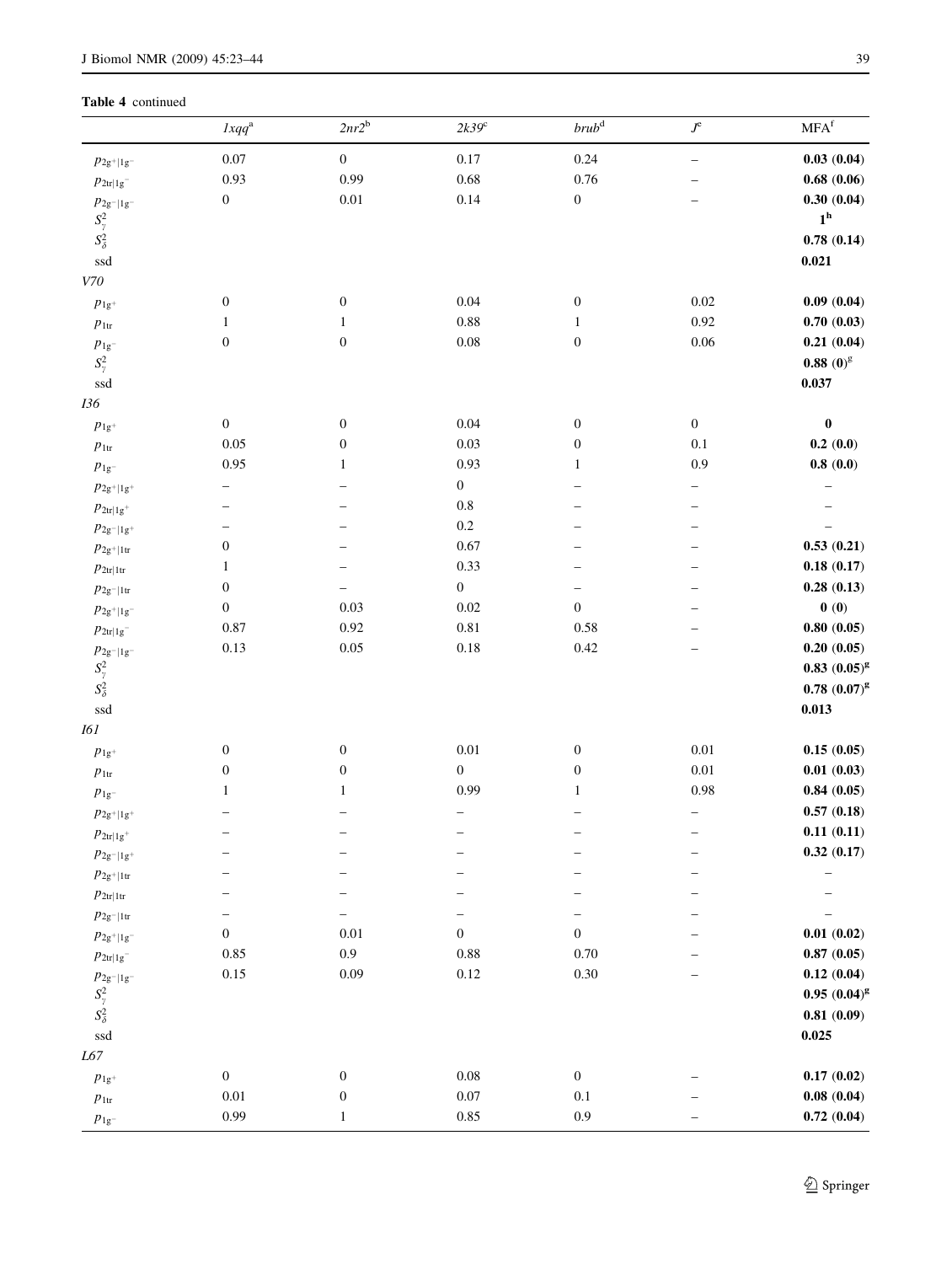|                                   | $lxqq^a$         | $2nr2^b$ | $2k39^{\circ}$ | brub <sup>d</sup>        | $J^e$ | MFA <sup>f</sup> |
|-----------------------------------|------------------|----------|----------------|--------------------------|-------|------------------|
| $P_{2g+ 1g+}$                     | -                |          | 0.89           | $\overline{\phantom{0}}$ | -     | 0.69(0.11)       |
| $p_{2\text{tr}   1g^+}$           |                  |          | $\mathbf{0}$   |                          |       | 0.23(0.13)       |
| $p_{2g- 1g^+}$                    |                  |          | 0.11           |                          |       | 0.07(0.07)       |
| $p_{2g+ 1tr}$                     |                  |          | 0.5            |                          | -     | 0.15(0.10)       |
| $p_{2\text{tr} 1\text{tr}}$       | $\boldsymbol{0}$ |          | 0.38           | $\boldsymbol{0}$         | -     | 0.33(0.21)       |
| $p_{2g- 1tr}$                     | $\overline{0}$   |          | 0.13           | $\mathbf{0}$             | -     | 0.57(0.25)       |
| $p_{2\mathrm{g}^+ 1\mathrm{g}^-}$ | 0.52             | 0.58     | 0.64           | 0.26                     | -     | 0.54(0.04)       |
| $p_{2\text{tr}   1g^-}$           | 0.48             | 0.42     | 0.3            | 0.74                     |       | 0.45(0.04)       |
| $p_{2\mathsf g^- 1\mathsf g^-}$   | 0.01             | 0.01     | 0.06           | $\mathbf{0}$             |       | 0.00(0.01)       |
| $S^2_{\gamma}$                    |                  |          |                |                          |       | 1 <sup>h</sup>   |
| $S^2_\delta$                      |                  |          |                |                          |       | 0.87(0.09)       |
| ssd                               |                  |          |                |                          |       | 0.015            |

<sup>a</sup> Lindorff-Larsen et al. ([2005\)](#page-20-0)

 $<sup>b</sup>$  Richter et al. [\(2007](#page-20-0))</sup>

 $\degree$  Lange et al. [\(2008](#page-20-0))

<sup>d</sup> [Friedland et al. \(2009\)](#page-19-0)

<sup>e</sup> Values from Chou et al. ([2003\)](#page-19-0)

 $<sup>f</sup>$  Average values (with standard deviation) among grid search solutions within 10% of overall minimum</sup>

<sup>g</sup> Within allowed range of corresponding  $S_{LS}^2$  value [Lee et al. \(1999\)](#page-20-0)

<sup>h</sup> Fixed at 1 (no variation in grid search)

In all dynamic ensembles  $(Ixqq, 2nr2, 2k39)$  as well as in the backrub-ensemble (brub), residues I3, V5, I36, I44, I61, and L67 have a very strong preference for a single rotameric state of  $\chi_1$ . In contrast, the MFA results predict prevalence of the same rotamer but with substantial additional excursions into a second rotameric equilibrium position in up to 20% of the cases. These few odd rotamers are sufficient to account for part of the lowering of the  $S^2_{\text{rdc}}(C_\gamma)$  order parameters as well as increasing their anisotropy  $(\eta_{rdc}(C_\gamma))$  (see Fig. [2\)](#page-6-0). For the solvent-exposed residues L8 and V70,  $\chi_l$  samples more than one state in all ensembles. For V70, the same 2-state distribution  $(tr/g^-)$  of  $\chi_1$  rotamers is reproduced by all ensembles as well as by the MFA. However, the distribution of L8 predicted from the MFA or from the EROS ensemble includes significant representation of all three rotamers whereas the relaxationbased ensembles include only the  $tr$  and  $g^-$  rotamers. This result suggests the existence of an additional mode of motion in the supra- $\tau_c$  for residue L8.

Different levels of agreement are also observed in distributions of  $\chi_2$ , when  $\chi_1$  is in its dominant rotameric state. Whereas the MFA rotameric predictions for I36, I44, I61, and L67 reproduce the distribution of rotamers for  $\chi_2$  of the ensembles, I3 adopts more frequent occurrences in the  $g^{+}/g^{-}$  positions than in the ensembles (38%/14% compared to  $\langle 6\% / 0\%$ , respectively). This distribution for I3  $\chi_2$  is imposed by the very high anisotropy value for  $C_{\delta}$  $(\eta_{\text{rdc}} = 0.7)$ , not observed for other residues.

Distributions for  $\chi_1$  in ubiquitin have also been previously reported based on averaging of  $\rm{^{3}J_{NC}}$  and  $\rm{^{3}J_{CC}}$  scalar couplings by (Chou et al. [2003\)](#page-19-0) and are also compared in Table [4](#page-15-0). In general, these are in good agreement with those presented with the exception of I3. For this residue, the J-couplings-based analysis predicts important populations for all three rotamers ( $g^+$ /tr/ $g^-$  = 0.47/0.21/0.32), in sharp contrast to the dynamic ensembles dominated with only gauche<sup>+</sup> rotamers ( $g^+$ /tr/ $g^-$  = 1/0/0). The authors explain their result by a ''rotameric averaging on a time scale slower than the rotational correlation time (4 ns)''. Our results for this residue rather suggest that the distribution of  $\chi_1$  rotamers (g<sup>+</sup>/tr/g<sup>-</sup> = 0.84/0/0.16) are only slightly modified when taking the  $\text{supra-}\tau_c$  motions into account.

According to the motional heterogeneities predicted for isoleucines I3, I36, I44, and I61, there is evidence for some level of internal concerted motion along the side chain, as the  $\chi_2$  distribution clearly depends on the value of  $\chi_1$ . For example, in I3, the  $\chi_2$  angle has decreasing preference for rotamers in tr >  $g^+$ >  $g^-$  when  $\chi_l$  is in the  $g^+$  state, but has a preference for rotamers in  $g^- \gg g^+$ ,tr when  $\chi_l$  is  $g^-$ . In I61, the  $\chi_2$  has decreasing preference for rotamers in  $tr> g^- > g^+$  when  $\chi_l$  is in the g<sup>-</sup> state, but has a preference for  $g^+>g^-$  > tr when  $\chi_I$  is  $g^+$ . As appreciated from Fig. [7](#page-18-0), these combinations of  $\chi$  angles indicate that I3 adopts a more narrow and elongated conformation whereas I61 is wider and shorter. Similar correlations between  $\chi$ angles can be made for I36 and I44.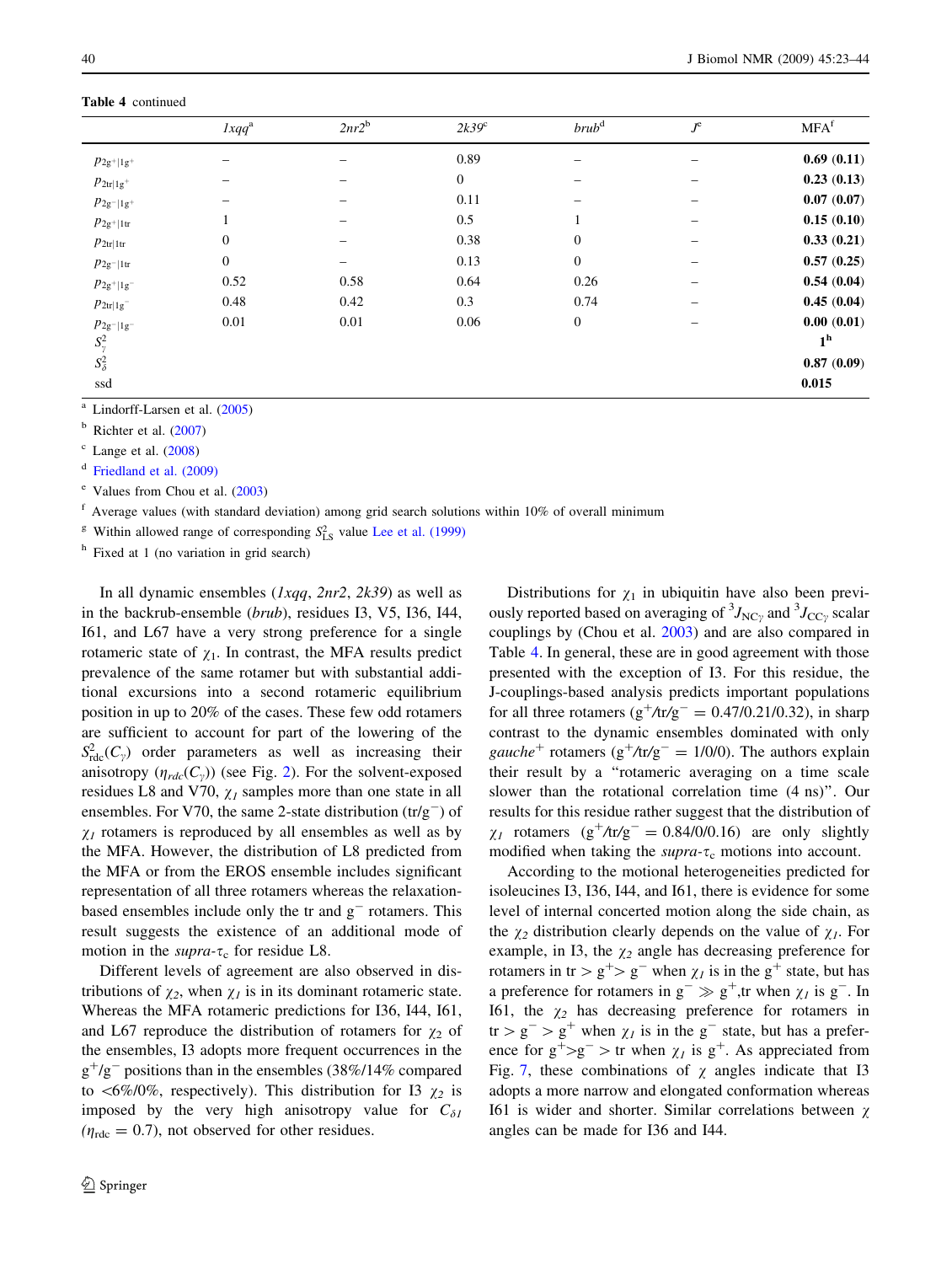<span id="page-18-0"></span>

Fig. 7 Eight representative examples of methyl bearing ubiquitin side chain heterogeneity from average structure  $(\rho db: Id3z)$ , from backrub-ensemble (brub), from dynamic ensembles (pdb:1xqq, 2nr2, 2k39) and from ensembles generated by rotamer model-fitting of the average spherical harmonics resulting from the Model-free Analysis (MFA). Backbone is shown in black,  $C_{\beta}-C_{\gamma 1}$  ( $C_{\beta}-C_{\gamma 2}$ ),  $C_{\gamma}-C_{\delta}$  $(C_\beta - C_{\gamma 2})$  and  $C_\gamma - C_{\delta 1}$   $(C_\gamma - C_{\delta 2})$  bonds are in *red (green)* for valines, isoleucines, and leucines, respectively. In the MFA rotamer construction of leucines, the small scale fluctuation order parameter is entirely represented in  $\chi_2$ . Side chains are aligned based on N,  $C_{\alpha}$ ,  $C_{\beta}$ and  $C'$  positions

Evidence for concerted motions is also strong for the two leucines, L8 and L67. While we do not probe directly the motion around the  $C_{\alpha}-C_{\beta}$  torsional angle from methyl group RDCs, this angle is still reflected in both of the  $\delta$ -methyl groups. From the minimum search, we find that, in L8 where all three  $\chi_1$  rotamers are present,  $\chi_2$  prefers being in the g<sup>+</sup> and g<sup>-</sup> positions when  $\chi_l$  is in g<sup>+</sup> (populations: 0.54 and 0.44) or tr (populations: 0.41 and 0.57), but prefers being in tr when  $\chi_l$  is in g<sup>-</sup> (population: 0.66). Similarly in L67, three different distributions of tr,  $g^+$  and  $g^-$  rotamers of  $\chi_2$  are observed depending on the state of  $\chi_1$ .

The results of the rotamer analysis indicate that side chains may adopt more than one conformation. Based on a number of residues both solvent and core exposed, there is important evidence for internal correlated concerted motion. This may well be due to the fact that the rather tight packing restriction only allow for certain side chain conformations and therefore the switch from one rotamer state of  $\chi_2$  requires compensation by a concerted jump from one rotamer state to another for  $\chi_1$ .

#### Summary

We have used RDCs to detect methyl group motion faster than ms with special focus on the supra- $\tau_c$  window (ns to ls) in ubiquitin. A very wide range of motional amplitudes exist in side chains depending on solvent exposure, residue type and distance to the backbone. Considerable additional dynamics slower than the correlation time  $\tau_c$  has been detected. On average, the amplitude of motion expressed in terms of order parameters associated with the supra- $\tau_c$ window contributes as much mobility as the ps-ns motion of the methyl groups measured from relaxation data. The RDC-based order parameters covering motion up to ms and the relaxation derived order parameter show a correlation coefficient of  $r = 0.72$ , suggesting that a fair portion of the additional mobility in the supra- $\tau_c$  region can be interpreted mostly as a ''broadening'' of the amplitude of motion. Amplitude-wise, we find a good match with the order parameters derived from solid-state measurements of CH dipolar couplings (Lorieau and McDermott [2006](#page-20-0)) and an even better match with those derived from a combined J-coupling and residual dipolar coupling approach (Chou et al. [2003](#page-19-0)) and supplemented with the fast motions from the backbone.

The model-free order parameters deviate quite significantly from those back-calculated from existing dynamic ensembles, probably due to the limited number of ensemble members. Still, the EROS ensemble, which was refined against the methyl group RDCs also used for this study, agrees best with the model-free order parameters. However, it will be necessary to generate better ensembles to faithfully reflect the side chain dynamics.

A rotameric analysis was performed on several amino acid side chains for which RDC-derived average spherical harmonics of two methyl groups were available. The resulting rotamer distributions were in agreement with conformations representing correlated motions about adjacent torsional angles rather than with a random collection of conformations. While such correlations of rotamer jumps in side chains are not unexpected, especially in the hydrophobic core and are regularly seen for example in phospholipid membranes (Schindler and Seelig [1975](#page-20-0); Seelig [1977\)](#page-20-0), there has been weak experimental evidence so far for such correlated motions in proteins.

The development of new sophisticated methods both in NMR and molecular dynamics will be necessary to unravel the complex behavior of side chain motions and their implication in enzyme recognition and protein folding.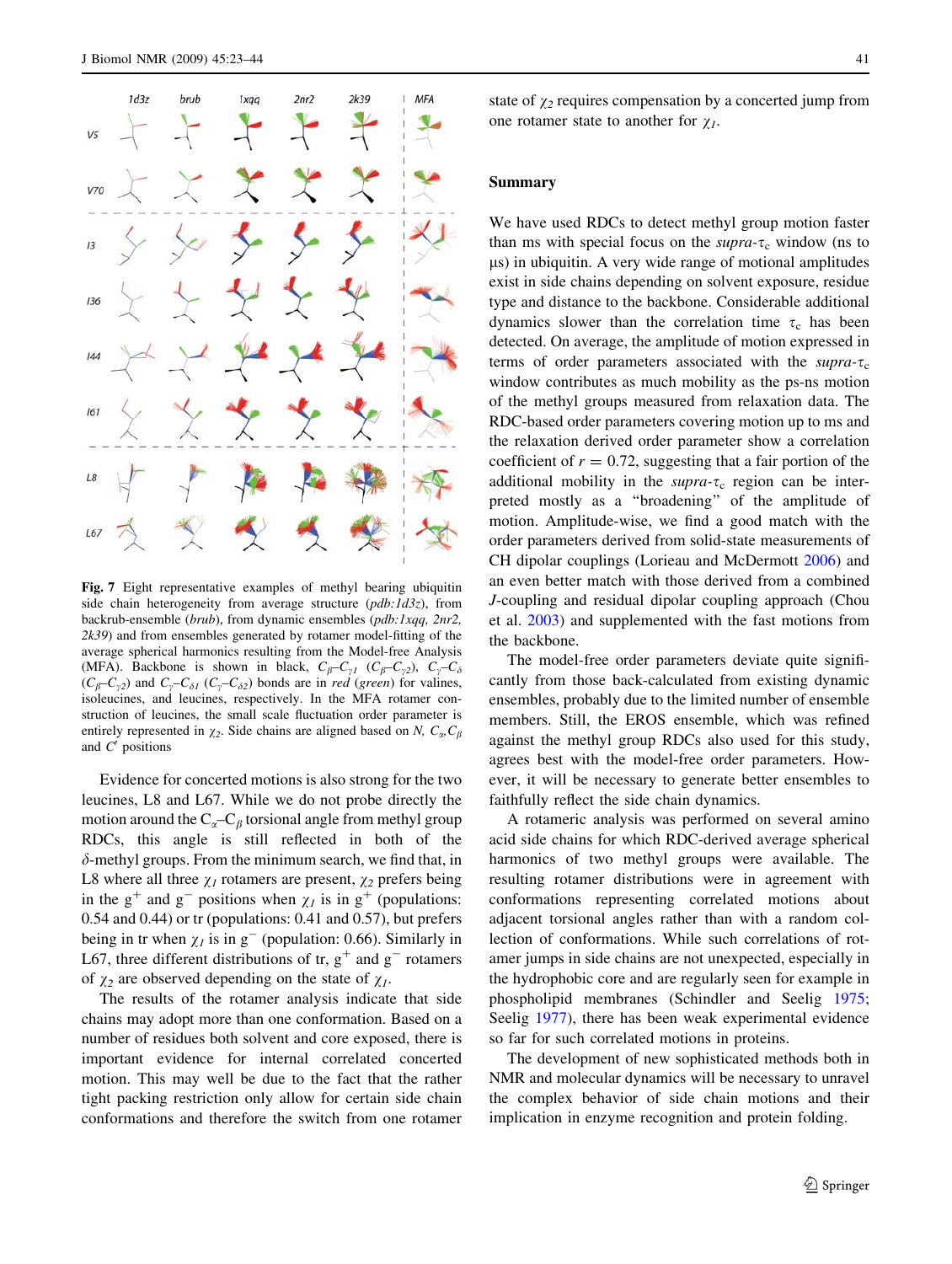<span id="page-19-0"></span>A table of Q-values for each alignment medium is available in the supplementary Information document. In addition, tables of the 5 MF parameters (with corresponding error ranges) and of the average spherical harmonics  $\langle Y_{2,m} \rangle$  are also found in the SI. Finally, the supplementary information includes a Table S7 containing the original methyl group CH residual dipolar couplings used in this analysis.

Acknowledgments This work has been supported by the Max-Planck Society, the Fonds der Chemischen Industrie, the German Israel Fondation (GIF) and the European Research Council (ERC). Karin Giller provided excellent technical help with the preparation of ubiquitin samples. Monika Bayrhuber was very helpful in the preparation of the charged gel for alignment.

Open Access This article is distributed under the terms of the Creative Commons Attribution Noncommercial License which permits any noncommercial use, distribution, and reproduction in any medium, provided the original author(s) and source are credited.

#### References

- Agarwal V, Xue Y, Reif B, Skrynnikov NR (2008) Protein side-chain dynamics as observed by solution- and solid-state NMR spectroscopy: a similarity revealed. J Am Chem Soc 130: 16611–16621
- Bax A, Grishaev A (2005) Weak alignment NMR: a hawk-eyed view of biomolecular structure. Curr Opin Struct Biol 15:563–570
- Boehr DD, McElheny D, Dyson HJ, Wright PE (2006) The dynamic energy landscape of dihydrofolate reductase catalysis. Science 313:1638–1642
- Bouvignies G, Bernadó P, Meier S, Cho K, Grzesiek S, Brüschweiler R, Blackledge M (2005) Identification of slow correlated motions in proteins using residual dipolar and hydrogen-bond scalar couplings. Proc Natl Acad Sci USA 102:13885–13890
- Brath U, Akke M (2009) Differential responses of the backbone and side-chain conformational dynamics in FKBP12 upon binding the transition-state analog FK506: implications for transitionstate stabilization and target protein recognition. J Mol Biol 387: 233–244
- Brath U, Akke M, Yang D, Kay LE, Mulder FAA (2006) Functional dynamics of human FKBP12 revealed by methyl 13C rotating frame relaxation dispersion NMR spectroscopy. J Am Chem Soc 128:5718–5727
- Chou JJ, Bax A (2001) Protein side-chain rotamers from dipolar couplings in a liquid crystalline phase. J Am Chem Soc 123: 3844–3845
- Chou JJ, Case DA, Bax A (2003) Insights into the mobility of methylbearing side chains in proteins from (3)J(CC) and (3)J(CN) couplings. J Am Chem Soc 125:8959–8966
- Cierpicki T, Bushweller JH (2004) Charged gels as orienting media for measurement of residual dipolar couplings in soluble and integral membrane proteins. J Am Chem Soc 126:16259–16266
- Clore GM, Schwieters CD (2004) Amplitudes of protein backbone dynamics and correlated motions in a small alpha/beta protein: correspondence of dipolar coupling and heteronuclear relaxation measurements. Biochemistry 43:10678–10691
- Clore GM, Schwieters CD (2006) Concordance of residual dipolar couplings, backbone order parameters and crystallographic Bfactors for a small alpha/beta protein: a unified picture of high

probability, fast atomic motions in proteins. J Mol Biol 355:879– 886

- Cornilescu G, Marquardt JL, Ottiger M, Bax A (1998) Validation of protein structure from anisotropic carbonyl chemical shifts in a dilute liquid crystalline phase. J Am Chem Soc 120:6836–6837
- Davis IW, Arendall WB, Richardson DC, Richardson JS (2006) The backrub motion: how protein backbone shrugs when a sidechain dances. Structure 14:265–274
- Dunbrack RL, Karplus M (1993) Backbone-dependent rotamer library for proteins. Application to side-chain prediction. J Mol Biol 230:543–574
- Eisenmesser EZ, Millet O, Labeikovsky W, Korzhnev DM, Wolf-Watz M, Bosco DA, Skalicky JJ, Kay LE, Kern D (2005) Intrinsic dynamics of an enzyme underlies catalysis. Nature 438: 117–121
- Flynn PF, Bieber Urbauer RJ, Zhang H, Lee AL, Wand AJ (2001) Main chain and side chain dynamics of a heme protein: 15N and 2H NMR relaxation studies of R. capsulatus ferrocytochrome c2. Biochemistry 40:6559–6569
- Frederick KK, Kranz JK, Wand AJ (2006) Characterization of the backbone and side chain dynamics of the CaM-CaMKIp complex reveals microscopic contributions to protein conformational entropy. Biochemistry 45:9841–9848
- Friedland GD, Linares AJ, Smith CA, Kortemme T (2008) A simple model of backbone flexibility improves modeling of side-chain conformational variability. J Mol Biol 380:757–774
- Friedland GD, Lakomek N, Griesinger C, Meiler J, Kortemme T (2009) A correspondence between solution-state dynamics of an individual protein and the sequence and conformational diversity of its family. PLoS Comput Biol 5:e1000393
- Henzler-Wildman KA, Lei M, Thai V, Kerns SJ, Karplus M, Kern D (2007) A hierarchy of timescales in protein dynamics is linked to enzyme catalysis. Nature 450:913–916
- Ho BK, Agard DA (2009) Probing the flexibility of large conformational changes in protein structures through local perturbations. PLoS Comput Biol 5:e1000343
- Houben K, Boelens R (2004) Side chain dynamics monitored by 13C–13C cross-relaxation. J Biomol NMR 29:151–166
- Hus J, Brüschweiler R (2002) Principal component method for assessing structural heterogeneity across multiple alignment media. J Biomol NMR 24:123–132
- Hus J, Peti W, Griesinger C, Brüschweiler R (2003) Self-consistency analysis of dipolar couplings in multiple alignments of ubiquitin. J Am Chem Soc 125:5596–5597
- Igumenova TI, Frederick KK, Wand AJ (2006) Characterization of the fast dynamics of protein amino acid side chains using NMR relaxation in solution. Chem Rev 106:1672–1699
- Janin J, Wodak S, Levitt M, Maigret B (1978) Conformation of amino-acid side-chains in proteins. J Mol Biol 125:357–386
- Johnson EC, Lazar GA, Desjarlais JR, Handel TM (1999) Solution structure and dynamics of a designed hydrophobic core variant of ubiquitin. Structure 7:967–976
- Kay LE (1998) Protein dynamics from NMR. Nat Struct Biol 5(Suppl):513–517
- Kay LE, Torchia DA, Bax A (1989) Backbone dynamics of proteins as studied by 15N inverse detected heteronuclear NMR spectroscopy: application to staphylococcal nuclease. Biochemistry 28:8972–8979
- Kontaxis G, Bax A (2001) Multiplet component separation for measurement of methyl C-13–H-1 dipolar couplings in weakly aligned proteins. J Biomol NMR 20:77–82
- Koradi R, Billeter M, Wüthrich K (1996) MOLMOL: a program for display and analysis of macromolecular structures. J Mol Graph 14(51–55):29–32
- Korzhnev DM, Kloiber K, Kanelis V, Tugarinov V, Kay LE (2004) Probing slow dynamics in high molecular weight proteins by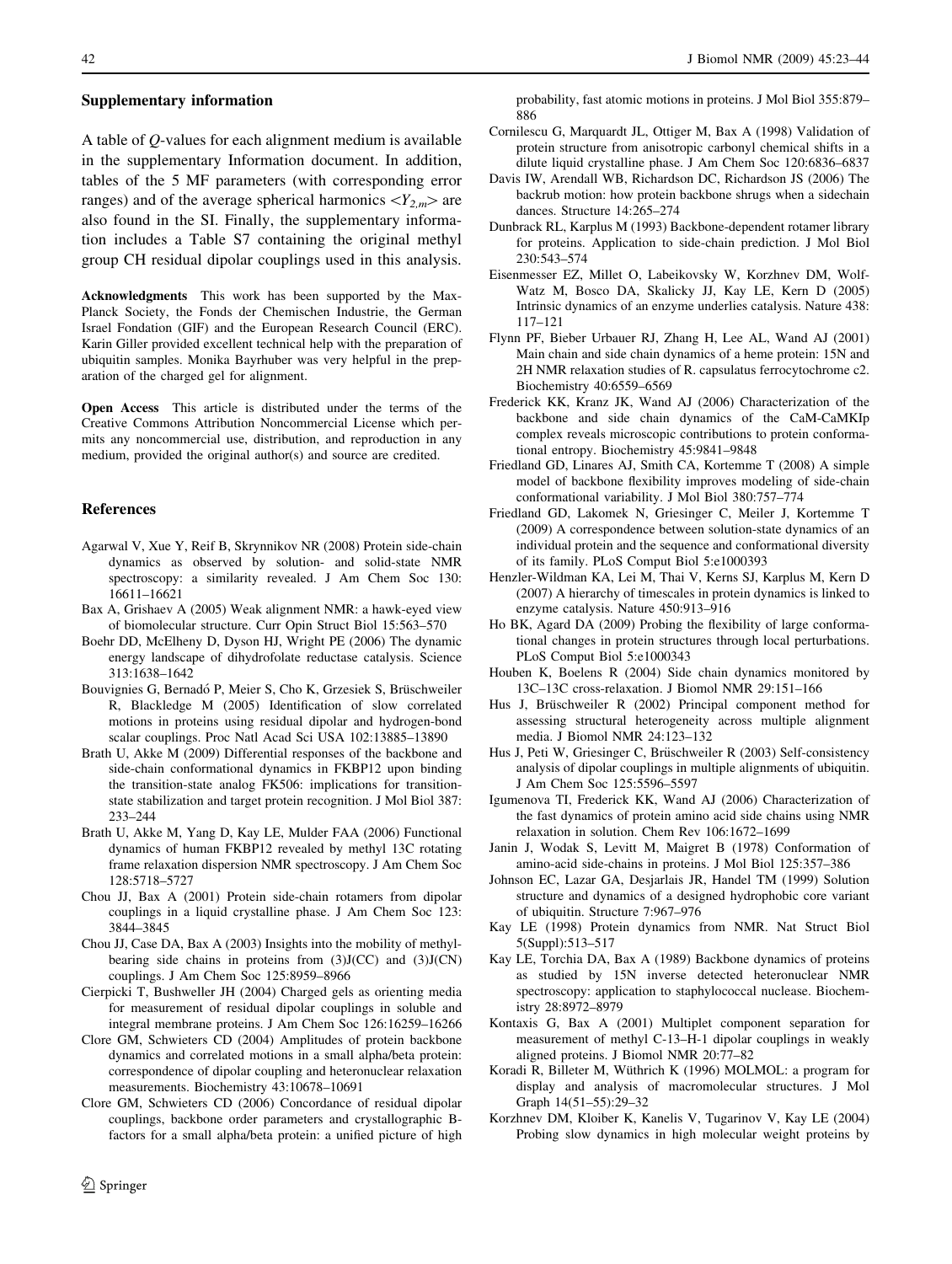<span id="page-20-0"></span>methyl-TROSY NMR spectroscopy: application to a 723-residue enzyme. J Am Chem Soc 126:3964–3973

- Lakomek NA, Farès C, Becker S, Carlomagno T, Meiler J, Griesinger C (2005) Side-chain orientation and hydrogen-bonding imprint supra-Tau(c) motion on the protein backbone of ubiquitin. Angew Chem Int Ed Engl 44:7776–7778
- Lakomek NA, Carlomagno T, Becker S, Griesinger C, Meiler J (2006) A thorough dynamic interpretation of residual dipolar couplings in ubiquitin. J Biomol NMR 34:101–115
- Lakomek NA, Walter KF, Farès C, Lange OF, de Groot BL, Grubmuller H, Bruschweiler R, Munk A, Becker S, Meiler J, Griesinger C (2008a) Self-consistent residual dipolar coupling based model-free analysis for the robust determination of nanosecond to microsecond protein dynamics. J Biomol NMR 41: 139–155
- Lakomek NA, Lange OF, Walter KF, Farès C, Egger D, Lunkenheimer P, Meiler J, Grubmuller H, Becker S, de Groot BL, Griesinger C (2008b) Residual dipolar couplings as a tool to study molecular recognition of ubiquitin. Biochem Soc Trans 36:1433–1437
- Lange OF, Lakomek NA, Farès C, Schroder GF, Walter KF, Becker S, Meiler J, Grubmuller H, Griesinger C, de Groot BL (2008) Recognition dynamics up to microseconds revealed from an RDC-derived ubiquitin ensemble in solution. Science 320: 1471–1475
- Lee AL, Flynn PF, Wand AJ (1999) Comparison of 2H and 13C NMR relaxation techniques for the study of protein methyl group dynamics in solution. J Am Chem Soc 121:2891–2902
- Lee AL, Kinnear SA, Wand AJ (2000) Redistribution and loss of side chain entropy upon formation of a calmodulin-peptide complex. Nat Struct Biol 7:72–77
- LeMaster DM (1999) NMR relaxation order parameter analysis of the dynamics of protein side chains. J Am Chem Soc 121:1726– 1742
- LeMaster DM, Kushlan DM (1996) Dynamical mapping of E. coli thioredoxin via 13C NMR relaxation analysis. J Am Chem Soc 118:9255–9264
- Li D, Brüschweiler R (2009) A dictionary for protein side-chain entropies from NMR order parameters. J Am Chem Soc 131:7226–7227
- Lindorff-Larsen K, Best RB, Depristo MA, Dobson CM, Vendruscolo M (2005) Simultaneous determination of protein structure and dynamics. Nature 433:128–132
- Lipari G, Szabo A (1982) Model-free approach to the interpretation of nuclear magnetic resonance relaxation in macromolecules. 1. Theory and range of validity. J Am Chem Soc 104:4546–4559
- Lorieau JL, McDermott AE (2006) Conformational flexibility of a microcrystalline globular protein: order parameters by solid-state NMR spectroscopy. J Am Chem Soc 128:11505–11512
- Lorieau JL, Day LA, McDermott AE (2008) Conformational dynamics of an intact virus: order parameters for the coat protein of Pf1 bacteriophage. Proc Natl Acad Sci USA 105: 10366–10371
- Mandel AM, Akke M, Palmer AG (1996) Dynamics of ribonuclease H: temperature dependence of motions on multiple time scales. Biochemistry 35:16009–16023
- Markwick PRL, Bouvignies G, Blackledge M (2007) Exploring multiple timescale motions in protein GB3 using accelerated molecular dynamics and NMR spectroscopy. J Am Chem Soc 129:4724–4730
- Meiler J, Blomberg N, Nilges M, Griesinger C (2000) A new approach for applying residual dipolar couplings as restraints in structure elucidation. J Biomol NMR 16:245–252
- Meiler J, Prompers JJ, Peti W, Griesinger C, Bruschweiler R (2001) Model-free approach to the dynamic interpretation of residual

dipolar couplings in globular proteins. J Am Chem Soc 123:6098–6107

- Meirovitch E, Polimeno A, Freed JH (2006) Methyl dynamics in proteins from NMR slowly relaxing local structure spin relaxation analysis: a new perspective. J Phys Chem B 110: 20615–20628
- Millet O, Mittermaier A, Baker D, Kay LE (2003) The effects of mutations on motions of side-chains in protein L studied by 2H NMR dynamics and scalar couplings. J Mol Biol 329:551–563
- Ming D, Brüschweiler R (2004) Prediction of methyl-side chain dynamics in proteins. J Biomol NMR 29:363–368
- Mittermaier A, Kay LE (2001) Chi1 torsion angle dynamics in proteins from dipolar couplings. J Am Chem Soc 123:6892–6903
- Mittermaier A, Kay LE (2002) Effect of deuteration on some structural parameters of methyl groups in proteins as evaluated by residual dipolar couplings. J Biomol NMR 23:35–45
- Mittermaier A, Kay LE, Forman-Kay JD (1999) Analysis of deuterium relaxation-derived methyl axis order parameters and correlation with local structure. J Biomol NMR 13:181–185
- Mulder FA, Hon B, Mittermaier A, Dahlquist FW, Kay LE (2002) Slow internal dynamics in proteins: application of NMR relaxation dispersion spectroscopy to methyl groups in a cavity mutant of T4 lysozyme. J Am Chem Soc 124:1443–1451
- Ottiger M, Bax A (1998) Characterization of magnetically oriented phospholipid micelles for measurement of dipolar couplings in macromolecules. J Biomol NMR 12:361–372
- Ottiger M, Bax A (1999) How tetrahedral are methyl groups in proteins? A liquid crystal NMR study. J Am Chem Soc 121: 4690–4695
- Palmer AG, Kroenke CD, Loria JP (2001) Nuclear magnetic resonance methods for quantifying microsecond-to-millisecond motions in biological macromolecules. Methods Enzymol 339: 204–238
- Reif B, Xue Y, Agarwal V, Pavlova MS, Hologne M, Diehl A, Ryabov YE, Skrynnikov NR (2006) Protein side-chain dynamics observed by solution- and solid-state NMR: comparative analysis of methyl 2H relaxation data. J Am Chem Soc 128:12354– 12355
- Richter B, Gsponer J, Várnai P, Salvatella X, Vendruscolo M (2007) The MUMO (minimal under-restraining minimal over-restraining) method for the determination of native state ensembles of proteins. J Biomol NMR 37:117–135
- Salmon L, Bouvignies G, Markwick P, Lakomek N, Showalter S, Li D, Walter K, Griesinger C, Brüschweiler R, Blackledge M (2009) Protein conformational flexibility from structure-free analysis of NMR dipolar couplings: quantitative and absolute determination of backbone motion in ubiquitin. Angew Chem Int Ed Engl 48:4154–4157
- Schindler H, Seelig J (1975) Deuterium order parameters in relation to thermodynamic properties of a phospholipid bilayer. A statistical mechanical interpretation. Biochemistry 14:2283–2287
- Schneider DM, Dellwo MJ, Wand AJ (1992) Fast internal main-chain dynamics of human ubiquitin. Biochemistry 31:3645–3652
- Seelig J (1977) Deuterium magnetic resonance: theory and application to lipid membranes. Q Rev Biophys 10:353–418
- Shajani Z, Varani G (2005) 13C NMR relaxation studies of RNA base and ribose nuclei reveal a complex pattern of motions in the RNA binding site for human U1A protein. J Am Chem Soc 349:699–715
- Showalter SA, Johnson E, Rance M, Brüschweiler R (2007) Toward quantitative interpretation of methyl side-chain dynamics from NMR by molecular dynamics simulations. J Am Chem Soc 129:14146–14147
- Skrynnikov NR, Mulder FA, Hon B, Dahlquist FW, Kay LE (2001) Probing slow time scale dynamics at methyl-containing side